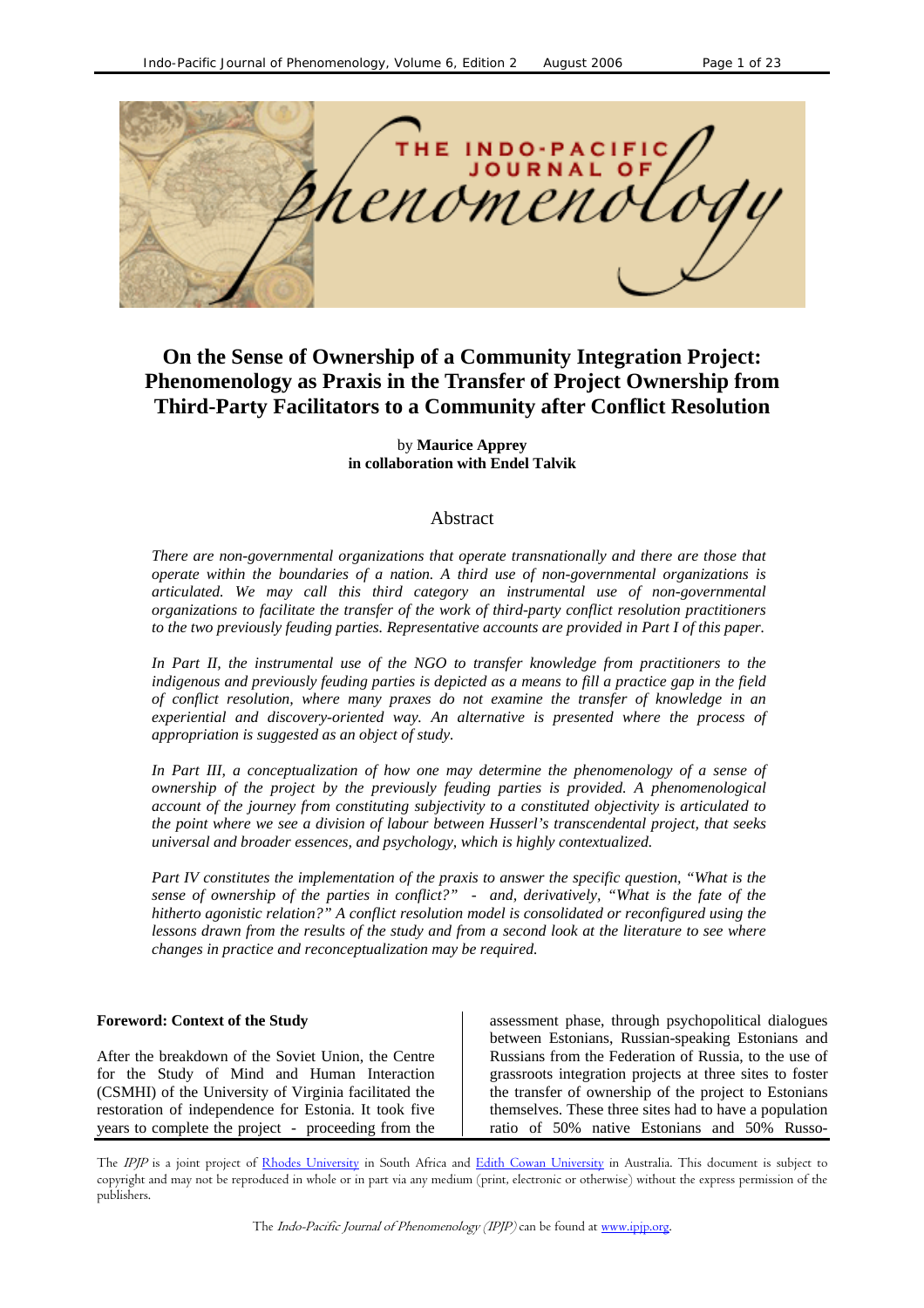Estonians. Details of these projects have already been published (see Apprey, 1996, 1997, 1998, 1999, 2000, 2001; Volkan, 1997, 1999).

The overall Centre project began in 1994 and officially ended in 1999. Two years later, all three grassroots projects at Klooga, Mustamae and Mustve were thriving. Four years later, the Klooga project had folded. The other two at Mustamae and Mustve continue to thrive. What happened at Klooga? That is the subject of this study. However, this study has to encompass a more comprehensive view of NGOs as a means of handing over a project from facilitators such as CSMHI faculty to grassroots leaders at the project site who have constituted themselves as an NGO. The phenomenological study reported in this paper was designed to privilege the voice of the leaders of the NGO at Klooga, the site that folded in 2001. Those who are interested in a broader articulation of how a phenomenological researcher thinks from beginning to end should read the whole paper, while those who are simply interested in what happened at Klooga may go straight to Part IV of the paper.

# **Part I: An Instrumental Use of NGOs as Mode of Transfer from Third Party Facilitators to Parties in Conflict**

Apprey (1996, 2001) and Volkan (1997) have given accounts of a process-driven conflict resolution practice model. It begins with assessments of hot spots in the environment where historical tensions are embedded, such as nuclear sites, concentration camps, cemeteries, and so on. Psychopolitical dialogues to transform the tensions follow. Joint projects by the previously feuding parties are undertaken *with the assistance* of the third party conflict resolution practitioners. Joint projects by the two parties *without the facilitation* of the third party conclude the series of tasks within this model. *The fourth and concluding stage is where the transfer of ownership of the project takes place. The involvement of non-governmental organizations run jointly by the previously feuding parties is the instrument used to facilitate the transfer. That transfer of ownership is the subject of this study.* 

Before embarking on the study, let us look at the landscape to explore multiple and representative practices of NGOs. *There is a practice gap between the specific instrumental use of NGOs in the transfer of ownership of conflict resolution projects* and other ways of using NGOs, as determined by an extensive literature search and by examination of two decades of national and international conferences on interethnic conflict resolution. Nevertheless, elements of other NGO practices might be helpful in the appraisal of the sense of ownership by parties in conflict.

Let us begin with representative transnational NGO practices where the problems targeted cross sovereign states. This rubric of NGO practices has grown exponentially since the end of the Cold War and as a result of the increasing impulse towards globalization. Along with these changes has come an increase in ethnic violence and, in particular, "border" conflicts.

Clark (2001), focusing on "ethical globalization", has given an account of "the dilemmas and challenges of international civil society". In his account, economic globalization has completely changed the political climate, and attention to ethical issues that are associated with neo-liberal politics is needed. To his regret, policy responses to the ever-expanding interdependent world remain focused on immediate national interests. Although there is limited central government focus on global interdependence, citizen action has emerged as one response. Transnational NGOs, then, are following, according to Clark (2001), these pathways: addressing political issues that are not typically taken up by mainstream political authorities and parties; seeking to influence public policy and reform of institutions, as well as change in public attitudes. In addition, NGOs are pursuing transnational cross-constituency campaigns and are using mass media to demonstrate their strength and their fund of knowledge to advance their cause. Subserving global movements, NGOs are creating international networks and gaining legitimacy to promote the ethos of internationalism they need in order to gain influence at local, national and international levels. For Clark (2001), the time is ripe for a new phase of interdependence that he calls "ethical globalization in which moral underpinnings of citizens' networks are consolidated into a more systematically-articulated political philosophy that is genuinely international in character and in which movements expose their energies to more rigorous, ethical testing" (p. 22).

As well intended as NGO practices are, they are not without their pitfalls, dilemmas and tensions. Clark outlines five such dilemmas and tensions. Firstly, developing countries see a change from Western imperialism to cultural imperialism, where NGOs are considered to be insensitive to their country's unique sensibilities and stage of industrialization. Secondly, the call to action by NGOs can be inflammatory to policy-makers. Thirdly, NGOs that are single-issue oriented come into conflict with those competing interests that citizens see as complex and even paradoxical. Witness those situations where one problem is solved but yet another is created. Fourthly, there may be conflict between the clarion call to unifocal action and the multifaceted build-up of leadership in communities with complex histories,

The IPJP is a joint project of Rhodes University in South Africa and Edith Cowan University in Australia. This document is subject to copyright and may not be reproduced in whole or in part via any medium (print, electronic or otherwise) without the express permission of the publishers.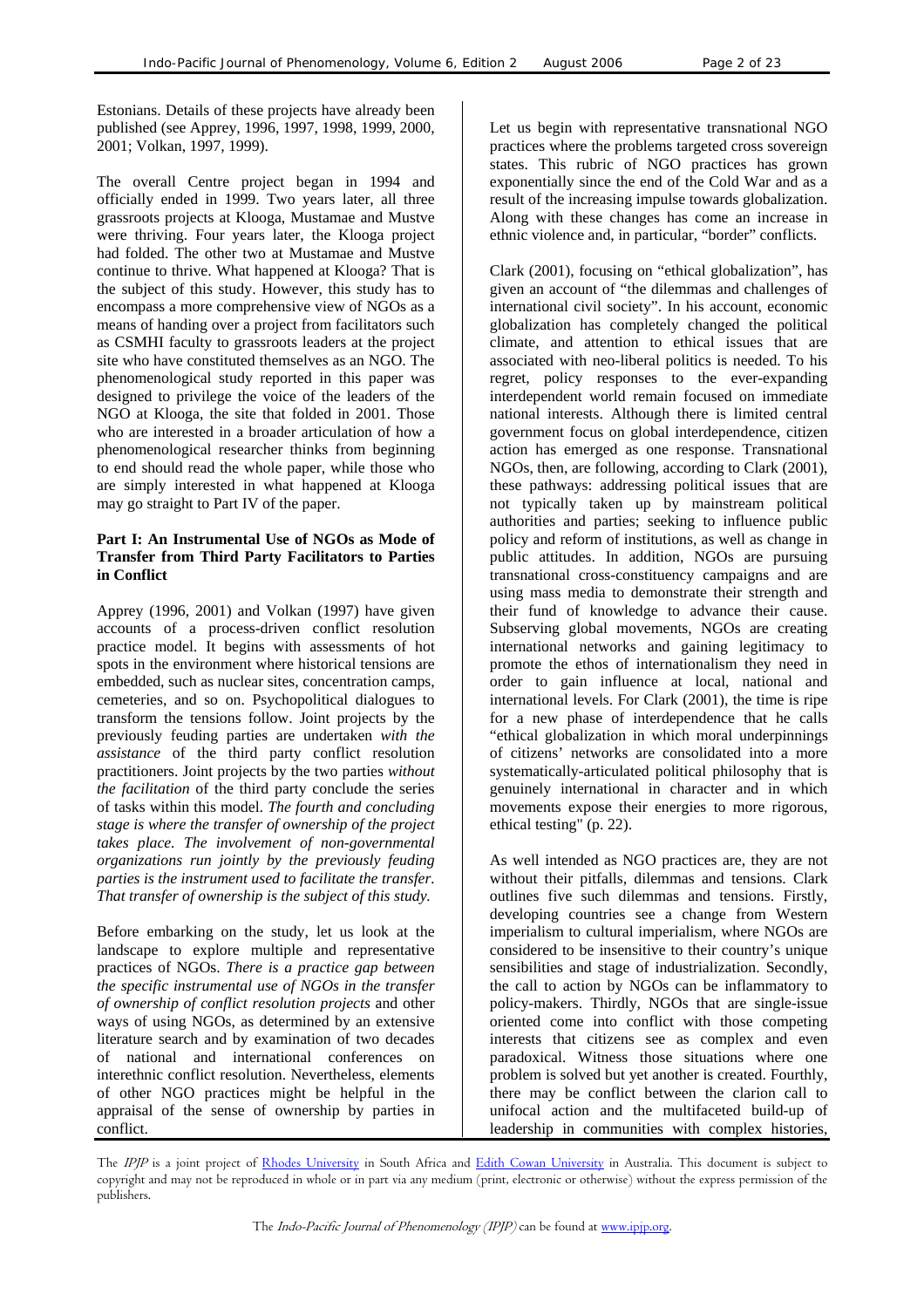experiences, styles of governance, and so on. Lastly, accountability issues remain unresolved. Who has the right to speak for another group is one of many issues of accountability that is yet to be determined.

Whereas John Clark (2001) addresses issues of ethical globalization, inter alia, Kenneth Rutherford (2000), coming from a constructivist approach, debunks the argument of neo-realists like John Mearshimer (1995) that states do not follow international norms that do not protect or serve their self-interests. Using the effort to ban antipersonnel landmines as the basis of his constructivist argument, Rutherford makes his point as follows: "state interest and identity formation on the landmine issue are due to the placement of the ban-landmine norm on the international political agenda, and NGOs are able to control and sustain the issue *independent of existing state power distributions*" (p. 108; emphasis added). Rutherford's constructivist approach enables him to see *the strategic use by NGOs to deracinate what may look like a local or national issue, place it on an international platform, and reconfigure the issue from a narrow political stage into a broader transnational ethical situation*.

After ethics and constructivism come specific manipulations of power, as outlined by Paul Wapner (2000) in his influential paper "The Global Environment in the Twenty-First Century: Prospects for International Cooperation". According to Wapner, "NGOs work to alleviate what they perceive to be hardships or misfortunes, or work to change the way people think and act with regard to public issues" (p. 89). How do they accomplish this feat? NGOs engage states and the state system by putting pressure on government officials to support their cause. Here, Wapner is specifically writing about environmental protection efforts. This kind of pressure, however, applies to other NGO efforts. "At the international level," to be precise, "this entails NGOs *inserting themselves into and manipulating the dynamics of public international regimes*" (p. 94; emphasis added). What are these international regimes? They are "rules, codes of conduct, principles, and so forth that inform inter-state behaviour; environmental regimes are those that guide state behaviour with regard to environmental issues" (p. 94). He concludes on a humorous but nonetheless apt note: "states create environmental regimes to address transboundary environmental problems, since air, water, shifting soils, and migratory animals, for example, care little for passports or border patrol guards" (p. 94). Accordingly, Wapner's position is that it would be most constructive to see NGOs play a significant role in every stage of regime formation, as well as regime continuity and modification.

Should NGOs *participate in all forms of regime formation, continuity and modification, they would shift the structures of power throughout the world*. What is the logic behind this? For Wapner, economic forces are forms of governance that shape and define the character of both individual and collective life. Economic activity, so construed, determines both how humans interact with the natural world and how humans tackle issues of environmental protection.

We have seen how Clark (2001) inscribes *ethics* into transnational and global efforts of NGO practices. We have seen how Rutherford's account of NGOs highlights *constructivist* approaches to the way in which NGOs *reconfigure* their cause. We have seen how Wapner conceives of the work of *NGOs as inscribing themselves into the mechanisms of state power in order to manipulate and transform on a global sphere*.

Margaret Keck and Kathryn Sikkink (1998) address the strategy of advocacy *networks* in international politics. Their account of non-governmental actors shows *where the practices of international NGOs intersect with those of domestic NGOs.* They argue that international human pressures modelled on the strategies of Amnesty International can lead to changes in human rights practices. These international pressures help to increase knowledge and to transform understandings about the nature of sovereign authority that a state has over its citizens. When a government, such as Argentina, makes its citizens disappear, Keck and Sikkink ask if foreign government pressure and domestic political pressure are sufficient to change human rights practices without the involvement of advocacy networks. They successfully argue that, in the human rights violations of both Argentina and Mexico, foreign governments could only effectively intervene after NGOs had identified and documented the human rights violations they had denounced.

At length, they conclude realistically that the existence of a network and its decision to target abuses of a particular country is a necessary but insufficient condition for changing human rights transgressions and practices. NGOs have had varying degrees of success along with their share of failures. "Network activists admit that they have been less effective against states that superpowers consider important such as Saudi Arabia, Israel, Turkey, China, and Pakistan. *The vulnerability of the target state is thus a key factor in network effectiveness*" (p. 117; emphasis added).

Juxtaposed to this reality of choosing to target a state for its human rights practices are the principled and unwavering ideas embedded in NGOs that drive

The IPJP is a joint project of Rhodes University in South Africa and Edith Cowan University in Australia. This document is subject to copyright and may not be reproduced in whole or in part via any medium (print, electronic or otherwise) without the express permission of the publishers.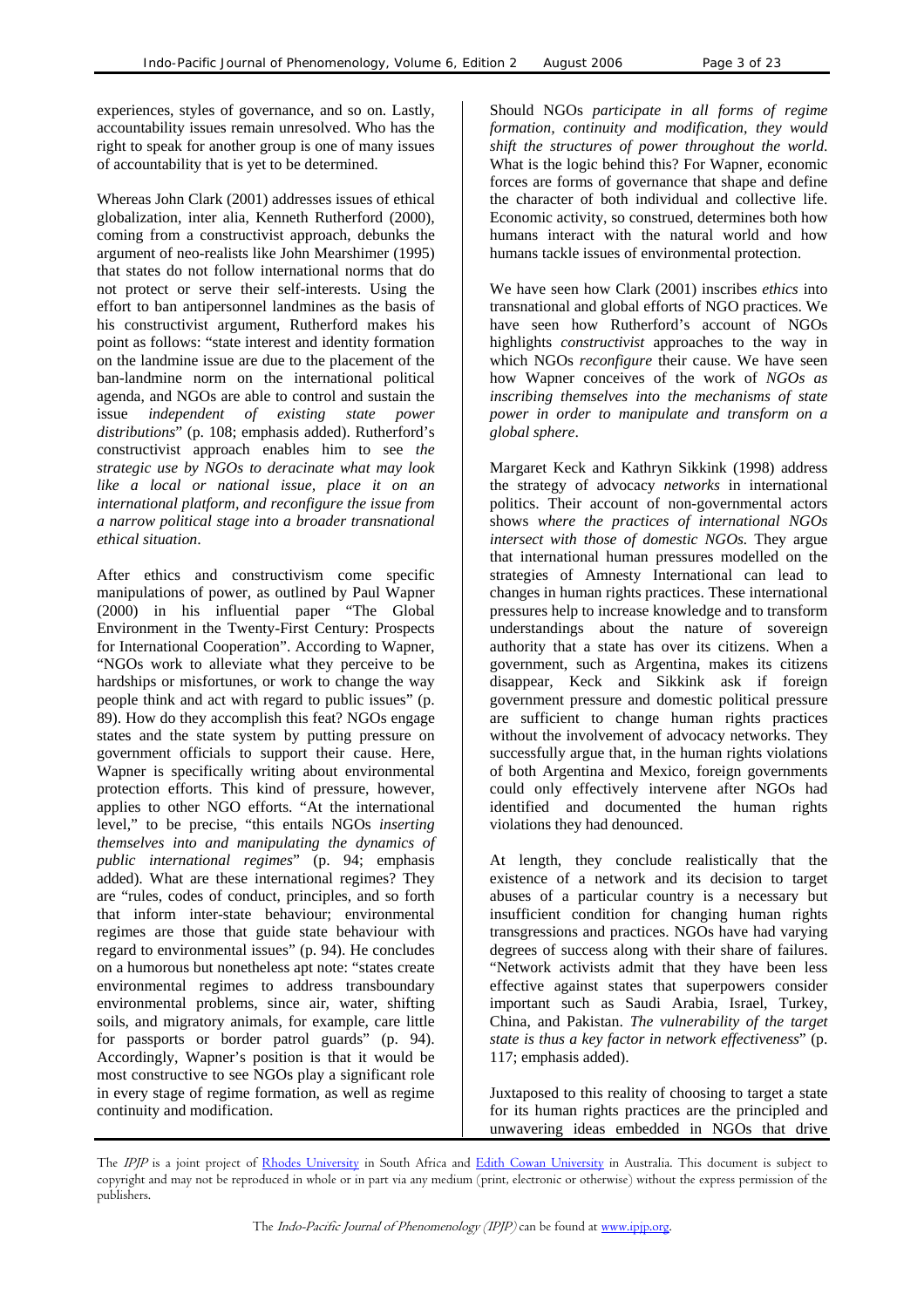change and cooperation. For NGOs in these international networks, moral interests are just as real as material interests*. Human rights regimes depend on this moral interdependence.*

Let us now turn to representative practices of domestic NGOs. In a recent paper on NGOs in Bosnia and Herzegovina, Bronwyn Evans-Kent and Roland Bleiker (2003) acknowledge the important role that NGOs have come to play in the delivery and implementation of services that central authorities or governments are unable or reluctant to provide. They want to examine the limits and potential of NGO contributions to processes of peace-building and to long-term stability. More particularly, they want to scrutinize NGO organizations within the context of post-conflict reconstruction in Bosnia. They suggest that lessons could be drawn from the Bosnia case. The positive lessons of NGO work include the ability of non-governmental actors to act outside the formal structures of central governmental authorities at national and international levels; their relative flexibility; and their capacity to furnish a community with technical skills and expert knowledge in particular areas. In addition, they generally enjoy a high level of credibility in communities they serve. Consequently, their credibility gives them "access to low- and medium-level leaders in the conflicting communities" (p. 104). Pertinently, *"these grassroots contacts, and the ensuing intimate knowledge of local circumstances, can be used to foster awareness of disputes or even to solve them. NGOs are thus seen as effective vehicles to engage parties in formal, lowkey, non-threatening dialogue"* (p. 104; emphasis added). *It is precisely this flexibility, in conjunction with specialized knowledge, which allows NGOs the access and opportunities to offer services where states feel constrained*.

Evans-Kent and Bleiker (2003) suggest, however, that the contributions of non-governmental actors to the work of reconstruction of a war-torn society are subject to idealization. While NGOs appear to have flexibility, they are often constrained by the funding priorities and policies of their benefactors. In addition, NGOs are influenced directly or indirectly by Western values and agenda - notably, the privileging of Western views of civil society, and the employment of Western project leaders and Englishspeaking trainers, even though there are equally competent indigenous experts available.

There are, however, many passages in Evans-Kent and Bleiker (2003) that are contested. They reject the conventional view that the challenge of reconstructing Bosnia, and the role of NGOs in such a process, is inextricably linked to the process of coming to grips with Bosnia's traumatic memory of ethnic war and

the resulting post-war conflict of identities. Citing Michael Ignatieff (1998), and concurring with him, they posit that "it would be false to the history of this part of the world to maintain that ethnic antagonisms were simply waiting, like the magma beneath a volcano, for a template to shift, a fissure to split open" (Ignatieff, 1998, p. 38; as cited in Evans-Kent and Bleiker, 2003, p. 105). In the view of Evans-Kent and Bleiker, "Violence emerged from a very deliberate and manipulative strategy to use identity in the pursuit of specific political goals" (p. 105). Evans-Kent and Bleiker assume that a traumatic past is independent of the violent deployment of leaders to serve new and contemporary purposes. This error causes them to go one step further in assigning blame to the Dayton accord for legitimizing the ethnic divisions that had been created by the war.

In a recent paper on "staging and transforming historical grievances" (Apprey, 2001b), an alternative view of history and its activation is presented. There, following Edmund Husserl (1929/1977), Lotman and Uspensky (1971/1986), Ernesto Laclau (1990) and Wolfgang Iser (1992), the view is put forward that (i) *deposits of traumatic history are in the first instance sedimented*; (ii) *they are reactivated as communal memory; and* (iii) *used by leaders during stressful times to serve new and contemporary purposes*. In other words, a change of function (Hartmann, 1958) occurs at the group level in the form of vicissitudes of shared memories which resurface to be deployed for those new and contemporary purposes. There is a three-tiered topography here of the politics of historical memory as discontinuous, although a thread runs through them, as it were. As a result, Evans-Kent and Bleiker's either/or thinking about history and memory as dichotomous is not consistent with my own work in conflict resolution.

They are nevertheless on solid ground when they articulate three major challenges to the work of NGOs in Bosnia and, by extension, other war-torn countries that are seeking to rebuild their nations. First, they cite the problem of inadequate funding to complete projects begun by NGOs. Secondly, they identify the potential divide between international and local organizations. Finally, they point to the problem of quality control and accountability in the growing NGO community.

Another noteworthy account of the work of NGOs done within one country is that of James Pfeiffer (2003) on international non-governmental actors and primary health care in Mozambique. He completes his account with a new model for collaboration between NGOs and their target populations.

It is his position that "the deluge of NGOs and their

The IPJP is a joint project of Rhodes University in South Africa and Edith Cowan University in Australia. This document is subject to copyright and may not be reproduced in whole or in part via any medium (print, electronic or otherwise) without the express permission of the publishers.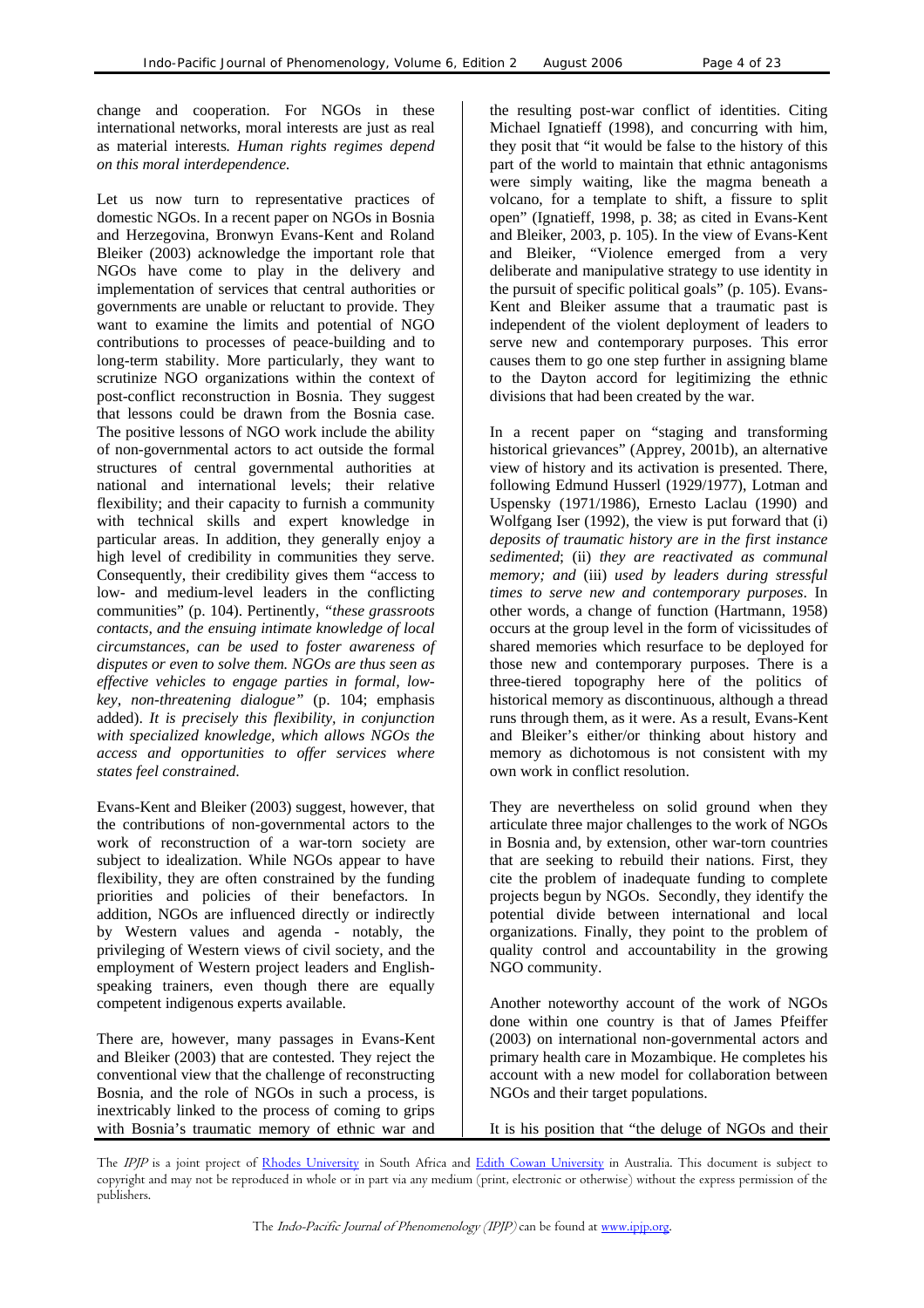expatriate workers over the last decade has fragmented the local health system, undermined local control of health programmes, and contributed to growing local social inequality" (p. 725). What has led to this observation? With the collapse of the Soviet bloc as an alternative source of funding and technical support, Pfeiffer declares, Western funding agencies have become prominent fixtures "across the neo-liberal socioeconomic landscape of the Third World" (p. 726). Pfeiffer wants to draw attention to the untoward consequences of aid for local health systems in Mozambique: consequences arising from the way current funding practices cause imbalance and inequity between the public sector and the private sectors. Pfeiffer's is not a lone voice here. Uvin, whose account is based on work done in Rwanda, declares that "foreign aid can contribute to local processes of 'exclusion' and 'humiliation' that undermine equity-oriented efforts in development" (Uvin, 1998; as cited in Pfeiffer, 2003, p. 727). On this issue, Uvin becomes even more strident:

*The development aid system contributes to processes of structural violence in many ways. It does so directly, through its own behaviour…and indirectly by strengthening systems of exclusion and elite building through massive financial transfers, accompanied by self-imposed political and social blindness…The material advantages accorded to a small group of people and the lifestyles of the foreigners living in Rwanda contribute to greater economic inequality and the devaluation of the life of the majority.* (1998, p. 143; as cited in Pfeiffer, 2003, p. 727; emphasis added)

Similarly, in Pfeiffer's view, *a new model for collaboration between NGO expatriate workers, national providers and indigenous communities is badly needed to maintain or restore equity in health care delivery. The current NGO model, that puts a wedge between well-paid, externally-funded groups and poorly paid workers in the public health sector, undermines long-term professional relationships. Programmes fail when trust breaks down*. Pfeiffer's solution is to *"focus on the transfer and routinization of skills"* in order to *"build more sustainable programmes"* (p. 736; emphasis added). He advocates an international code of ethics to establish what constitutes appropriate NGO behaviour. In addition, the Ministries of Health in indigenous countries should determine priorities for technical assistance in the overall context of well-coordinated capacity building. Project cycles should be long enough to begin projects and to complete them, ensuring along the way the appropriate sense of continuity needed to work effectively to bring about

the desired outcomes. In Pfeiffer's suggested model of collaboration, coordination between NGOs and local institutions should occupy a privileged position. Furthermore, NGO support of local projects must be such that per diem payouts, and other potential sources of corruption and derailment of trust, must be eliminated. A new model is needed that requires expatriate workers to be sensitive to their impact on the community, build rapport, understand local conditions, and establish and sustain trust.

Although there is no documented account, other than those of Apprey (1996, 2001) and Volkan (1997), of the use of NGOs to transfer ownership from thirdparty facilitators to indigenous feuding parties as part of a process-driven conflict resolution project, there are many lessons to be drawn from the practices of NGOs established to serve other purposes. I shall bracket them all and return to them at the end of the phenomenological study on the sense of ownership that emerged from the interviews conducted with indigenous NGO leaders. Having determined the results, I shall dialogue with the literature to see where revisions in the model, extensions or reconfigurations are called for. This return to the literature is built into the phenomenological praxis and is intended to preclude foreclosure or any other unintended prejudgment of the results of the study that is yet to be conducted.

# **Part II: Instrumental Use of NGOs to Effect Project Transfer Separated from Representative Conflict Resolution Practices**

We have noted the increasing emergence of *citizen action* as one response to limited central government focus on global interdependence. Clark (2001) has called for a new phase of interdependence called "ethical globalization" to highlight the need for moral underpinnings of citizens' networks and the ethical testing of *global engagement*. Rutherford (2000) has advocated *contructivism* as an epistemological strategy for *reconfiguring* the political agenda as moral issues, thus shifting power relations from central government to forms of citizen action. Keck and Sikkink (1998) have, inter alia, addressed the work of NGOs and their relative facility in working with *grassroots contacts*, and considered how they can be used to effect *dialogue that is non-threatening to central government or central authority*. Evans-Kent and Bleiker (2003) have called for a more realistic appraisal of work done by NGOs in the *reconstruction of war-torn societies*.

Lastly, Pfeiffer (2003) suggests a solution to the potential breakdown of programmes. He advocates that the focus should be on *the transfer and routinization of skills* in order to build more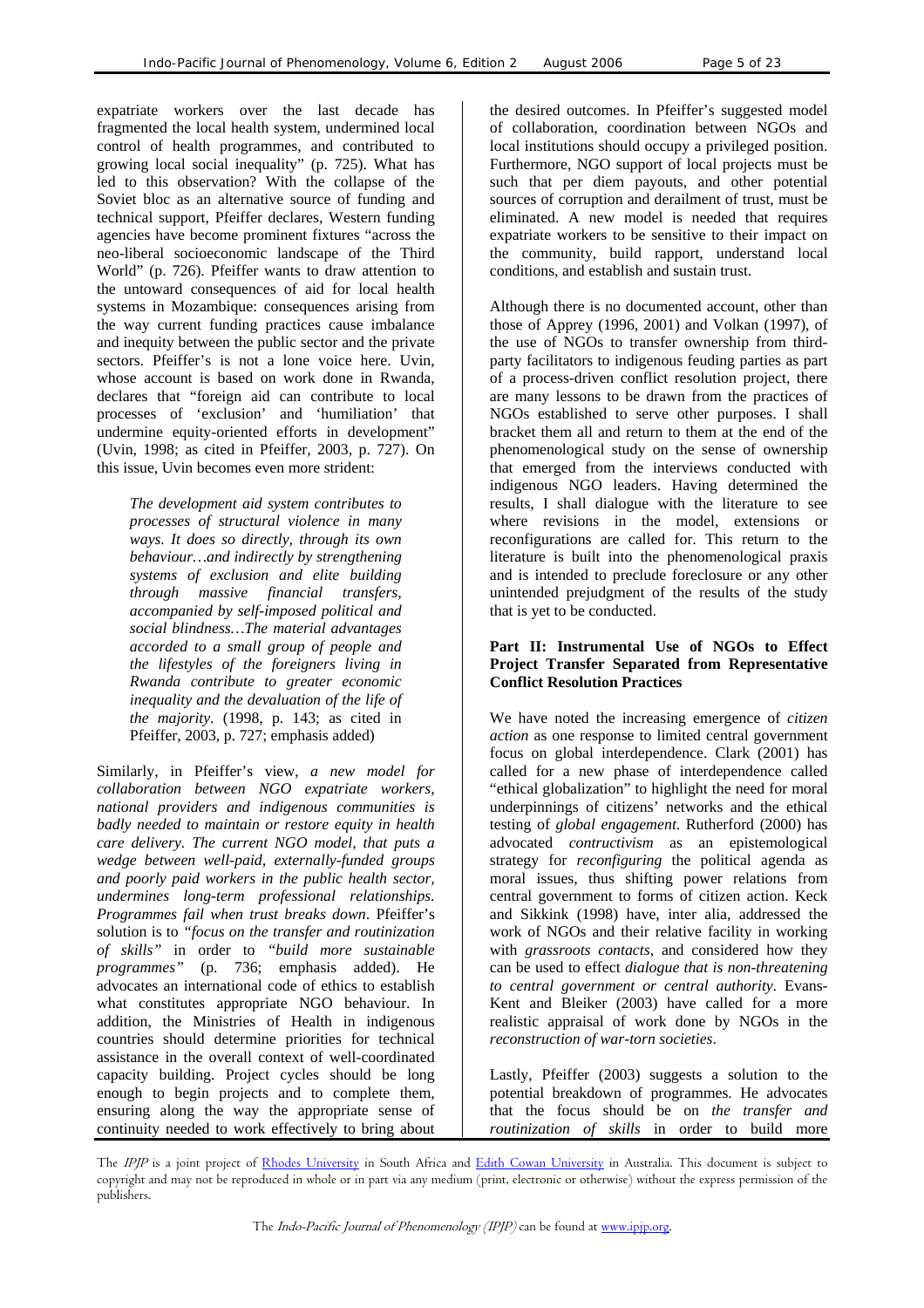*sustainable programmes*. Furthermore, there must be *continuous coordination and collaboration* between NGOs and local institutions so that indigenous infrastructure is not undermined.

All these elements enter into the instrumental use of NGOs to effect project transfer. *Conflict resolution so connected with the work of NGOs is, indeed, constructivist and dialogue-oriented, engages citizens in the promotion of civil society from grassroots to high-level diplomats, and reconstructs war-torn societies.* 

Termination of the work of conflict resolution that gradually ends with the formation of an NGO will have radically different features from other conflict resolution practices. With respect to differences, we are indebted to Ronald Fisher (1997) for his summary of the intervention sequence in multiple conflict resolution practices. These are all well known and easily recognizable in the field, but his summary will help us isolate the termination objectives structured in the process of project transfer. There is very little by way of project transfer as structured in the instrumental use of NGOs suggested above.

In any case, Azar (1990), Cohen et al. (1977), Fisher (1991), Kelman (1995), Kelman and Cohen (1977), Saunders (1995), and Volkan and Harris (1992) have *increased understanding* as their reported objective. Others have *returned to negotiation* (Burton, 1969), or *improved attitudes* (Doob, 1970; Fisher, 1980) as their objectives. Other representative scholarpractitioners have more concrete objectives. Among these are Azar (1990) who chose, for his outcome, *principles for a united Lebanon*, Fisher and Ury (1981) who *negotiated agreements*, Fisher (1992) who sought *concrete peace-building initiatives*, Cohen and Azar (1981) who looked for *post-conflict agreements*, and Fisher (1994) who wanted participants to craft *proposals for peace-building initiatives*. It may be the case that termination or posttermination reported outcomes are delineated to meet the empirical requirements of funding agencies hence the penchant in conflict resolution circles to *count* how many people facilitators have trained.

*An instrumental use of the NGO as a strategy for project transfer is thus a radically different means of studying the outcome of a conflict resolution project.* 

The *phenomenological practice* gap, so conceived, can be made explicit as follows: *When project transfer has taken place, how may we ascertain the sense of ownership of the previously feuding parties? How do we comprehend how they, in their experiential world, phenomenally grasp the transfer of agency that has taken place*? Correlatively, *what is*

*the fate of the agonistic relation between the parties after the resolution of the situation of conflict that brought them together in the first place?*

In phenomenological psychological research, these intertwined questions are basically one: "How do these subjects situate themselves in the new 'world' that they have created?" Epistemologically, this is a question about how a constituting subjectivity becomes a constituted objectivity.

# **Part III: From Constituting Subjectivity to Constituted Objectivity: Schematizing the Basic Assumptions behind the Phenomenological Research Question**

In order to address the basic assumptions behind the phenomenological question in this study, a brief and sketchy trajectory of Husserl's development as the founder of phenomenology is in order.

*Phenomenology*, to baldly state it, *is a philosophical movement that created a philosophical method for seeking essences through pure description and analysis of consciousness and that which is given to consciousness. It is a process of explicitation (sic) through which the implicit becomes explicit and through which philosophy becomes a stricter science*.

Husserl, however, took a few turns to get to the definition so summarized. First, and like his nineteenth century predecessors, he turned to the life world through description to arrive at a form of *naturalistic phenomenology* that amounted to *naïve psychologism*. Psychologism is now a pejorative philosophical label for positions that may be definable or reduced to concrete psychological acts where logic and mathematical concepts operate and originate. Amounting to a psychological falsification of logic, it is a claim that things like evidence, logic, reasoning, truth and verification are simply empirical activities of the psyche. We may call this first period in Husserl's work the era of *naturalistic phenomenology where his investigations were subserved by naïve psychologism*.

Finding naturalistic phenomenology woefully inadequate to serve his purposes, and wanting to break the shackles of naturalism with regard to the apprehension of the nature of mental acts, he turned to *phenomenological psychology*. Here, in his new turn, Husserl treated consciousness as having an absolute existence quite unlike the existence of things in nature, and as thus being endowed with tendencies to posit the world in multifarious ways: a mode of saturation that conceals the true nature of consciousness. In order to gain access to pure consciousness and to grasp its essential formations, a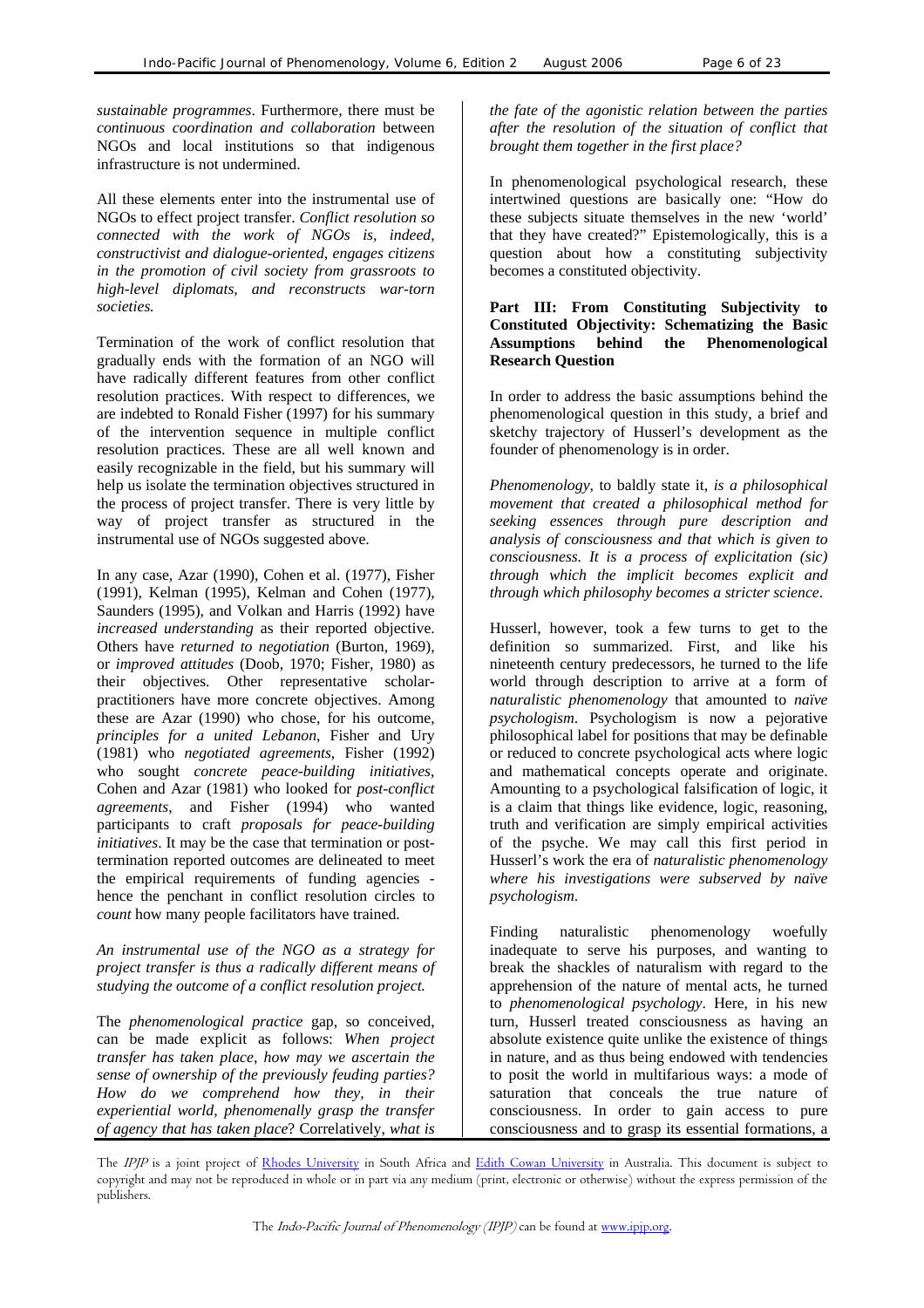new methodology was required - one which included *'suspension' of the natural attitude toward the world* (which process Husserl referred to as *"epoché"* or *bracketing*) in addition to *recovering the intentional acts of the subject(s)*. Phenomenology thus became *the science of origins*: primary objects that are their own origins; or, autochthonous presences; or, a search for prior latencies. Merleau-Ponty's celebrated definition of phenomenology depends on this *reductio*  (sic), a return to beginnings, a *leading back to* prior latency. His definition, although long, deserves to be fully reproduced because, even though Husserl's method went beyond this period, Merleau-Ponty's definition is still very much in vogue.

In his *Phenomenology of Perception* (1945/1962), Merleau-Ponty asked, "What is phenomenology?" His feeling was that the question had not been fully answered by the notion that "phenomenology is the study of essences; and according to it, all problems amount to finding definitions of essences: the essence of perception, or the essence of consciousness, for example" (p. vii). Now he was to say something radically different.

*But phenomenology is also a philosophy which puts essence back into existence*, and does not expect to arrive at an understanding of man and the world from any starting point other than that of their 'facticity'. It is a transcendental philosophy which places in abeyance the assertions arising out of the natural attitude, the better to understand them; but it is also a philosophy for which the world is always 'already there' before reflection begins – as an inalienable presence; and all its efforts are concentrated upon re-achieving a direct and primitive contact with the world, and endowing that contact with a philosophical status. (p. vii; emphasis added)

He invokes Husserl to complete his definition:

It is a search for a philosophy which shall be a 'rigorous science', but it also offers an account of space, time and the world as we 'live' them. It tries to give a direct description of our experience as it is, without taking account of its psychological origin and the causal explanations which the scientist, historian, or the sociologist may be able to provide. (p. vii)

Husserl still saw this account of *phenomenological psychology, subserved by a transcendental psychologism*, as a Cartesian project, in so far as it was *grounding objectivity in subjectivity* in ways that

sought *apodictio* (clear and distinct certainty). As such, the *reduction* or *the leading back to beginnings* inferred an upheaval, an emptying out of the transcendental ego, as it were. Where such abdication of the self occurs, even consciousness ceases to be human.

This unsettling finding caused Husserl to make a third turn - this time to a *transcendental phenomenology*  where he criticizes his Cartesian origins. He rejects Descartes because, in so modelling himself, he bypassed the complex ways in which human subjects *constitute* themselves; to put it another way, Husserl bypassed the ways in which human subjectivity is already situated in the world, ready to be appropriated/constituted/apperceived. He called this method of *transcendental reduction* a *"genetic explication" leading to a transcendental phenomenology* that is *subserved by a historical determinism*. The later Husserl that introduced the idea of constitution still felt, as he had done in the first two periods of naturalistic phenomenology and phenomenological psychology, that this notion of constitution needed to be extended but not given up.

Husserl would now come to speak of multiple essences, even psychical essences, although he preferred "intentional acts" to "psychical essences". Merleau-Ponty saw this shift to genetic explication, and further developments beyond that, as a contradiction. Rather, Husserl was beginning to see that his philosophical project, that once sought universal essences, needed to be contextualized within and beyond philosophy. For example, the clinical sciences are highly contextualized, and therefore typologies need to be ascertained. It was this recognition by Husserl that led to the fourth turn: to *the division of labour between philosophy and psychology -* a transcendentally grounded psychology explicated in 1928 in *Ideas II*.

Where does a determination of our subjects' *sense of ownership* enter into this discussion? The first step in approaching the subject's sense of ownership is to turn to their subjective experiences. We do this by turning to *their* description and seeking a product that amounts to a situated structure of our subjects' experience. We do not want to seek a natural explanation, because to do so would take us back to a naïve psychologism that is dependent on such fixities as, for instance: They behave in this way because they are "Russian" or "Estonian". We want to avoid ways of viewing experience grounded in the causal context of nature.

We also want to avoid a second and eminently tempting situation: one in which we view in existential terms the subjects' behaviour in a conflict

The IPJP is a joint project of Rhodes University in South Africa and Edith Cowan University in Australia. This document is subject to copyright and may not be reproduced in whole or in part via any medium (print, electronic or otherwise) without the express permission of the publishers.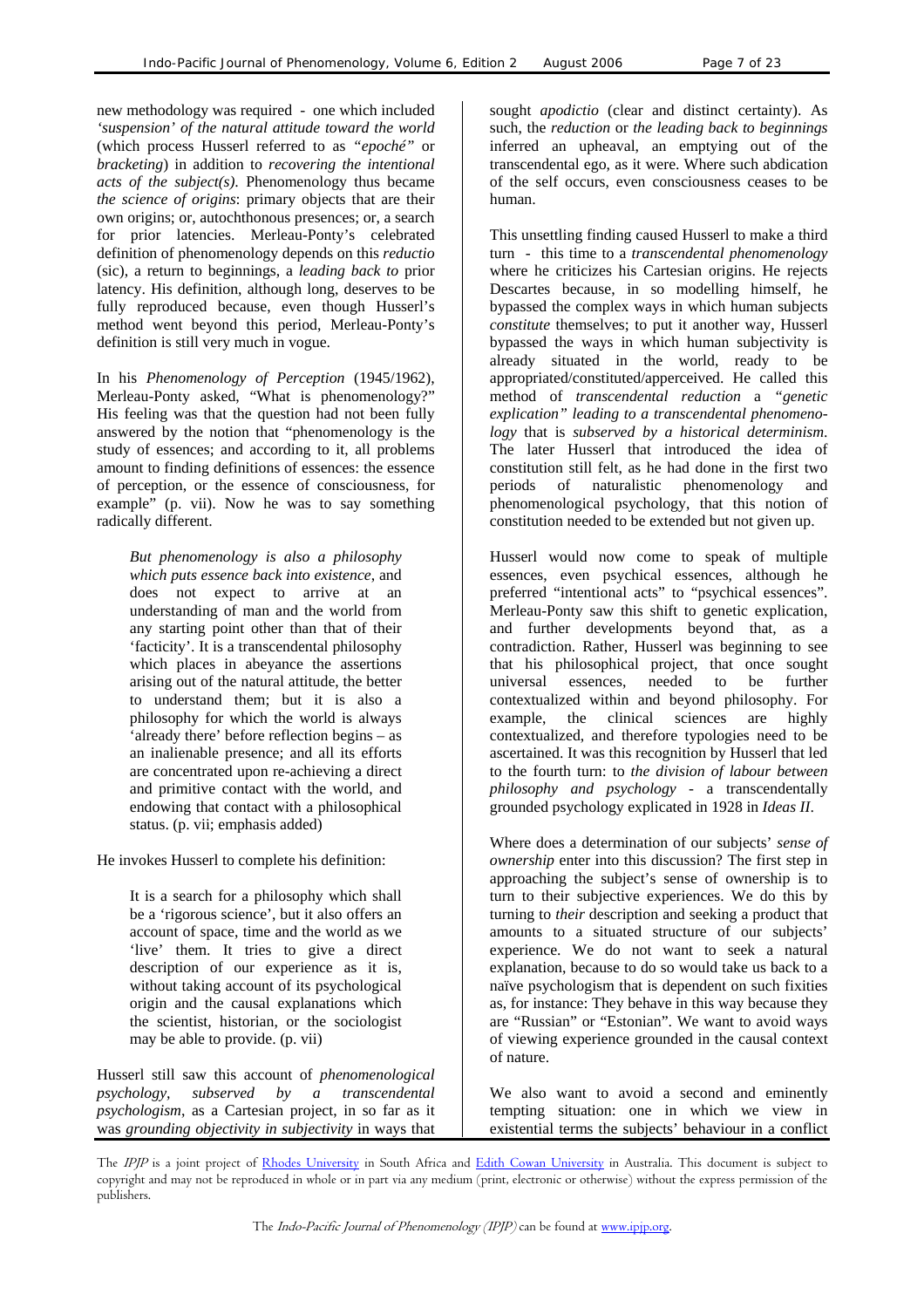situation as authentically expressive and uniquely fitting of their situation. Such an existential hermeneutic account would separate the parties in conflict from the rest of us who are not in their socalled unique situation.

The preferred way, which is consistent with this study, is to *capture the motivational horizon of the subjects in such a way that their account can both serve our understanding of their situation and provide an account of* a cross-section of how humans behave in a situation of conflict such as theirs. In short, *how do they constitute their sense of ownership* in a way that tells us something about how humans constitute sedimentations of history, whether passively or actively, and extend their grievances to serve new and contemporary purposes? This research question on ownership, then, implies historicity, active and passive genesis, although we are at this point oblivious to the content of the subjects' motivational horizon.

Now we are ready to bracket the phenomenological presence of our pre-judgments, doxic thesis, and any other predilections that could create bias in our study. The phenomenological study, then, of the sense of ownership of a conflict resolution project that changed hands from third-party facilitators to the parties hitherto in conflict, follows. The basic philosophical assumptions discussed above will now be operationalized into a research praxis which is informed by both Husserl's phenomenology and Merleau-Ponty's derivative account of it.

Giorgi's praxis (1979, 1985) is preferable to that of Graumann's (1988) phenomenological approach, which tries so hard to dialogue with the experimental method that it ends up committing a serious error in phenomenological research - that of failing to sacrifice presumption in order to promote presuppositionlessness. Graumann's error occurs when he prematurely suggests four rubrics as phenomenological categories for organizing one's study: (i) bodily nature of the subjects; (ii) materiality and spatiality of the intentional environment; (iii) temporality; and (iv) sociality and the language that communicates, constitutes and interprets our sense of communion. What if the results of a study do not fall within the domain of these categories?

This study is not an ethnographic study, because it emphasizes the *interior constitution* of a "world" as opposed to articulating structures of society, practices, and norms of kinship and so forth.

What have we done so far in terms of the overall study? In Part I, we classified the use of nongovernmental organizations into three representative categories: *transnational*, *domestic,* and *instrumental* in their use as a vehicle for transferring ownership of a conflict resolution project. In Part II, we pointed to that which representative conflict resolution practitioners explicitly target as their end point. The practice gap here is therefore the lack of a fund of knowledge about the sense of ownership of the project after transfer. In Part III, we gave an account of the basic assumptions underpinning the phenomenological praxis that will shape how the research question will be answered. Part IV will be the account of the phenomenological study as a field work study that would yield the results in the form of the constituted structure of experience that will tell us about our subjects' sense of ownership and what local and generalisable implications dwell therein.

# **Part IV: What Happened in Klooga? A Phenomenological Analysis of Field Notes on the Aftermath of a Conflict Resolution Project**

This study manifestly asks a simple question: What happened in Klooga, Estonia, four years after the successful conclusion of a conflict resolution project begun by the Centre for the Study of Mind and Human Interaction? At one level, a factual question is being raised. At another level, it is a question about the positive impact of a project and its limits. At yet another level, it is a question about what happened in history when the Nazis buried their most recalcitrant Jewish prisoners in Klooga. At a final level, it is a question about what happened in Klooga when the Soviets were there and after they left. All these questions interact in an enigmatic way on a follow-up visit to Klooga.

## **The Follow-Up Study**

Shortly after the break-up of the Soviet Union in 1991, the Centre for the Study of Mind and Human Interaction (CSMHI) of the University of Virginia, along with the Carter Presidential Centre, intervened in Estonia with a view to fostering co-existence between the Russian community and native Estonians. A significant amount of this work has been published (see Apprey, 1996, 1997, 1998, 1999, 2000, 2001; Volkan, 1997).

On account of the original CSMHI project, Apprey (1996) organized the report of the work around four rubrics:

- 1. The collection of data, or, "What happened in history?"
- 2. The processing of data, or, "May I allow into my universe an enemy who may disturb it?"
- 3. The formulation of intervention plans, or, "What shall we do to overturn the cycle of conflict?"

The IPJP is a joint project of Rhodes University in South Africa and Edith Cowan University in Australia. This document is subject to copyright and may not be reproduced in whole or in part via any medium (print, electronic or otherwise) without the express permission of the publishers.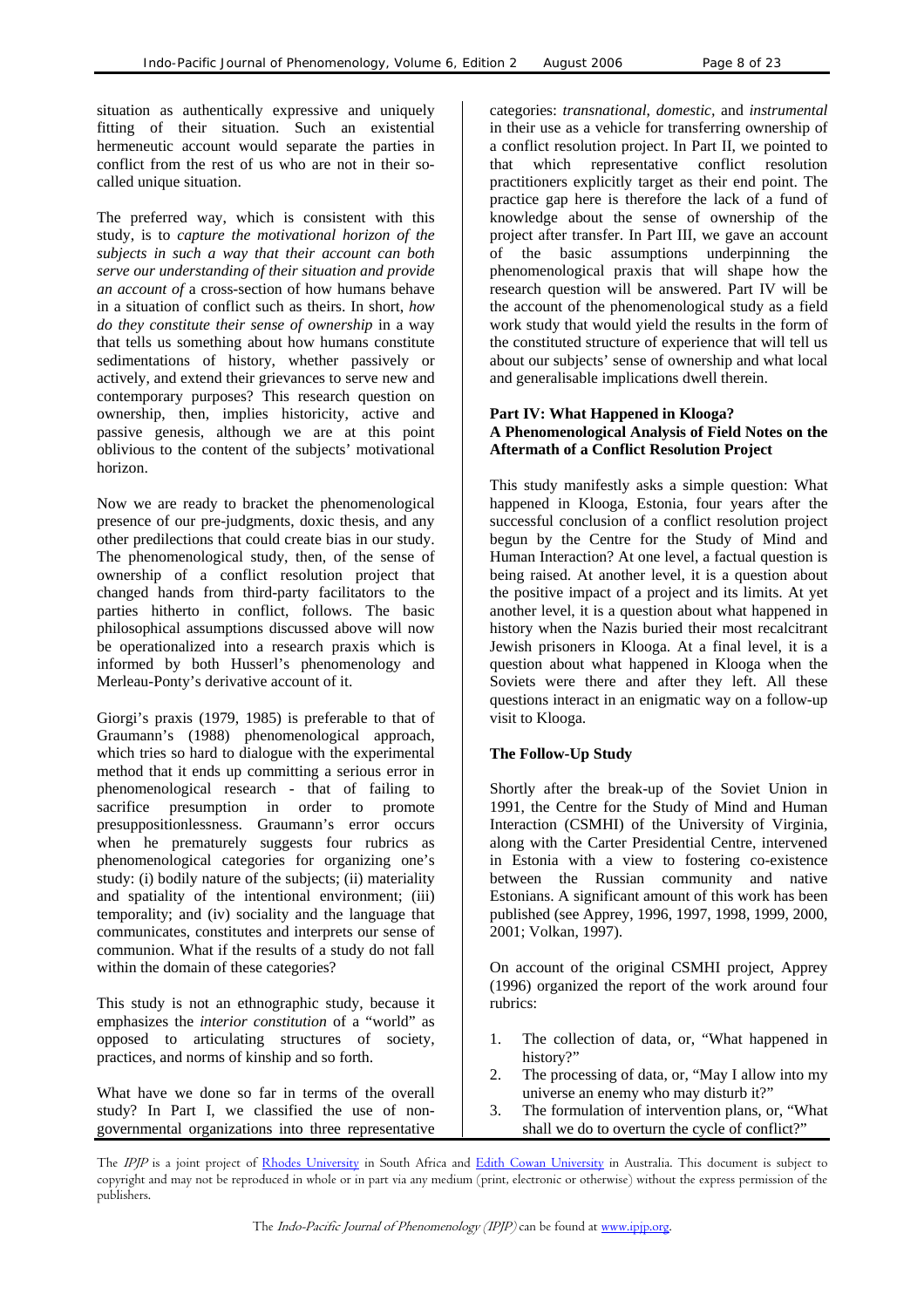4. The implementation of interventions, or, "We shall overturn the received history freely, spontaneously, and by our own hands."

In other words, in the peace-making process, the sedimentations of history have, in the first instance, to be determined, their reactivations grappled with and understood through dialogue, and transformations of historical grievances fostered by a number of projects (see Apprey, 1998, 1999, 2002; Volkan, 1997). Finally, third-party facilitators like CSMHI have to leave so that the previously feuding parties have to claim a sense of ownership of the work of integration independently. Accordingly, the formal involvement of the third-party facilitators (CSMHI) ended in 1999.

As indicated earlier, follow-up two years later (2001) confirmed that the three project sites that had been fostering the representative work of integration between Russo-Estonians and native Estonians were all thriving (see Apprey, 2002). In November 2003, a second follow-up visit was conducted. This time, two of the non-governmental organizations that had been formed to claim ownership of the project and to carry on the work of integration independently were continuing to do extraordinary things. However, the NGO at the Klooga site - one that had been the subject of a documentary by Allan King, a Canadian filmmaker - had surprisingly folded.

In order to capture their experience upon the departure of CSMHI, I am going to privilege the voice of the leaders of this NGO in the first instance, and then discuss the emergent experiential data with the native Estonian investigator who served as an interpreter during the interviews and as a crosschecker of my preliminary findings.

As previously indicated, one research methodology suitable for capturing the phenomenal world of subjects is the phenomenological method of Amedeo Giorgi (1979, 1985), which is informed by the epistemology expatiated above of the classical German phenomenologist Edmund Husserl (1928/ 1989). Other useful references in this regard are Lyotard (1991) and Merleau-Ponty (1945/1962). Giorgi (1985, p. 211) grounded and operationalized this philosophy in his research praxis in the following four steps:

- 1. The researcher reads the entire description straight through to get a sense of the whole.
- 2. Next, the researcher reads the same description more slowly and delineates each time that a transition in meaning is perceived in respect of the phenomenologically intentional discovering of the experience.
- 3. The researcher then eliminates redundancies and clarifies or elaborates the meaning of the units constituted by relating them to each other and to the sense of the whole.
- 4. The researcher reflects on the given units, still expressed essentially in the concrete language of the subject, and comes up with the essence of that situation for the subject with respect to the phenomenon under consideration. Each unit is systematically interrogated for what it reveals about the phenomenon as experienced by that subject. The researcher transforms each unit, when relevant, into the language of psychological science. Finally, the researcher synthesizes and integrates the insights achieved into a consistent description of the structure of the phenomenon.

To elaborate further, Step 1 requires that the experiential data collected by means of, for instance, an audio-recorded interview, is subsequently faithfully transcribed for the purpose of explication.

The interview begins with a prompt question posed by the researcher. The question is open-ended and allows the subject to address his or her situated position without intrusion. For example, in a study on the sense of ownership of the process of integration, the question may be formulated as follows: "Describe for me what has happened since the project begun by CSMHI ended." The subject is allowed freely to tap his or her phenomenal world, and any subsequent follow-up questions must directly arise from the material the subject has provided. The interview may take 20 minutes to an hour and a half, depending on the situation of the subject.

The number of subjects required typically ranges from 3 to 10, and the interviewing process stops when there is an optimal level of saturation, as indicated when the researcher begins to hear the same issues over and over again. In this follow-up study, we were focusing only on the leaders: two Native Estonian and two Russo-Estonian husband and wife pairs.

In Step 2, the researcher reads the transcribed naïve descriptions more slowly. Each time there is a change of thought, meaning or idea, the researcher draws a slash. By the end of the second reading we would now have separated the text into several units that would become the object of analysis in Step 3. Each meaning unit is numbered.

In Step 3, each meaning unit is individually interrogated and unpacked in order to arrive at the deeper meaning for the subject in very concretely expressed terms. In this step, each meaning may, when relevant, be expressed both in concrete terms

The IPJP is a joint project of Rhodes University in South Africa and Edith Cowan University in Australia. This document is subject to copyright and may not be reproduced in whole or in part via any medium (print, electronic or otherwise) without the express permission of the publishers.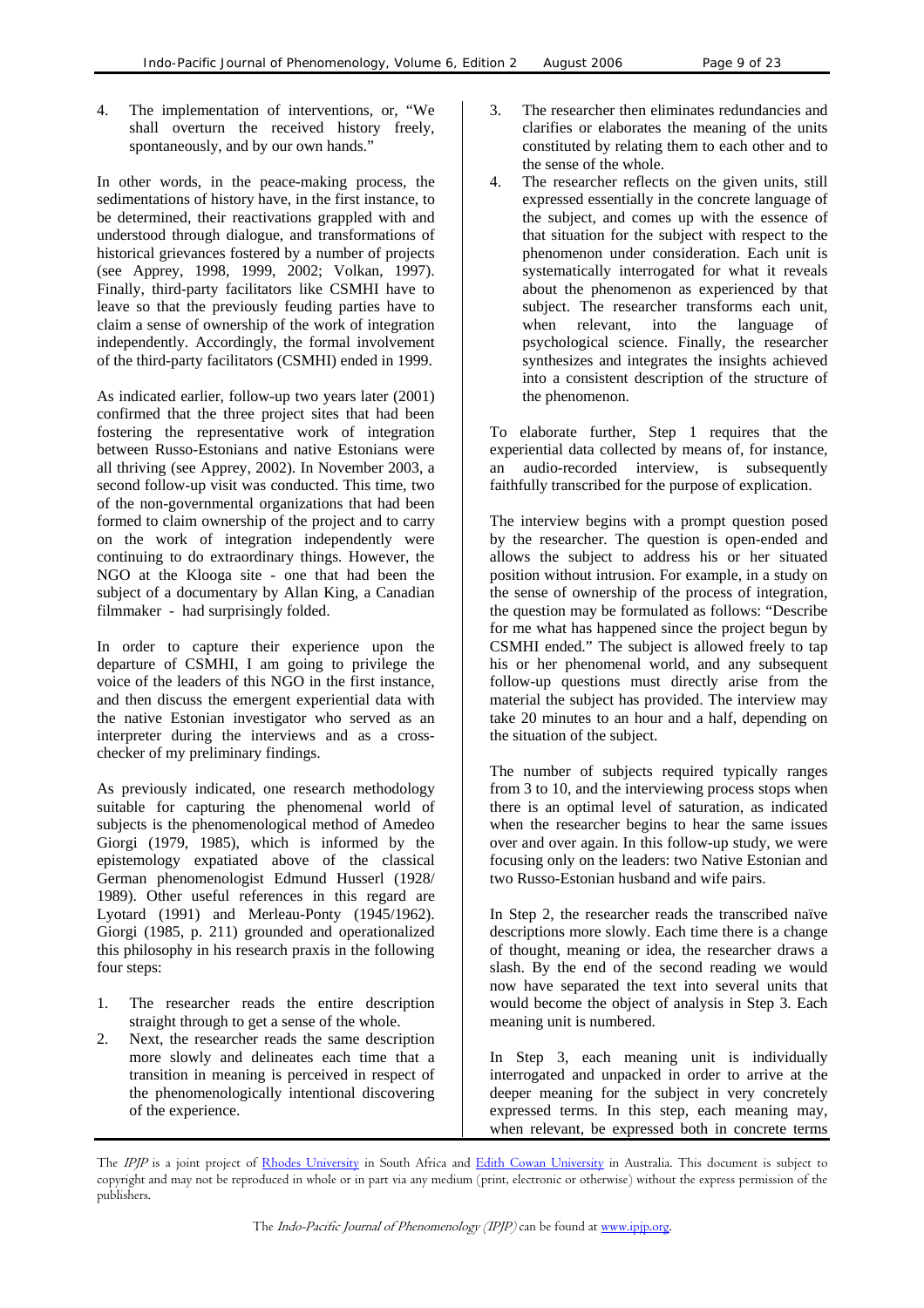and in psychologically meaningful language.

In the final step, Step 4, all the separate meanings and essences are collapsed into a total structure of experience for the subject. We thus enter the phenomenological world of the subjects in order to see how they situate themselves in the world.

The individual structures of experience determined in Step 4 are now aggregated into a composite structure that becomes the basis for arriving at the intersubjective constitution of the phenomenon under study: in this instance, the sense of ownership after transfer of an NGO project from third-party facilitators to the community served.

Next, the aggregated structures in the intersubjective constitution are used to re-engage the literature review conducted prior to the study, and a further literature review, reflecting the new insights that emerged from the study, is embarked on in order to explicate specific knowledge or to further our fund of knowledge with new discoveries.

For detailed descriptions and examples of the use of Giorgi's method, one should consult both his 1979 and 1985 publications.

#### **Estonia Project: Klooga Interviews (I)**

*Tape 1: Interview with Russo-Estonians (*OK & AK*)*  Interviewer: Maurice Apprey (MA) Interpreter: Endel Talvik

#### **Steps 1 and 2: Unedited Naïve Descriptions and Meaning Units**

- MA: Could you tell us what has happened since we left?
- 1/O: She said that she's missing Mike (he's 13), they took him away and she's missing him. He was full of energy. He was also full of 'gunpowder' and didn't know how to use it.
- 2/O: She has the feeling that people know that if they compared to '97 things are different and although most of those people are younger than that in a *way they are quite depressed, they are not so open, they have a different way of dealing with problems, they are not very easy to heat up*.
- MA: Tell me what you felt was necessary or needed to generate heat and activity in the community.
- 3/O: These living problems … they don't have

enough money, for example; they are working, working, but they still have problems sometimes to pay for the rent for their apartments. So all the time they have to struggle with life.

4/A: We have lost our project, we have lost our house, and this is all because somebody put together a very clever and dangerous political agreement. And they got everything. This house belongs to the school. There is old furniture. Everything is dirty. Nothing is happening. Only sometimes they allow us to have some meetings, some people, but not very much.

[*Lots of untranslated interaction*]

- MA: What is his theory about how he understands that dangerous and political plan?
- 5/A: The problem it was in the agreement that you cannot sublet it. You had to do everything by yourself and so on and this was put together by the county government; that order said that it is not in the agreement and the agreement was made by independent lawyers and the agreement was okay, but then the county government said that it is an agreement about the lease, not the sub-lease, so you cannot do it because otherwise you are breaking the agreement.
- MA: So they are not able to sub-lease to make money for other things?
- 6/A: Exactly. It is so bad that people are not very sorry at the moment anymore about the project. At the beginning they were coming and asking and so on, but maybe it is just because they have some personal interest – they want to have a concert or disco or something, but they are not very eager to organize by themselves. They were just dutiful users. Ready to use everything …
- MA: Free riders?
- A: Yes, and so when the project was taken away from them, the house was taken away, nobody was ready to go to bat against the county government to make any protestations …
- MA: That is interesting. That is a very different point of view because we have not heard that yet. There were free riders who were not able to launch collective action. Am I

The IPJP is a joint project of Rhodes University in South Africa and Edith Cowan University in Australia. This document is subject to copyright and may not be reproduced in whole or in part via any medium (print, electronic or otherwise) without the express permission of the publishers.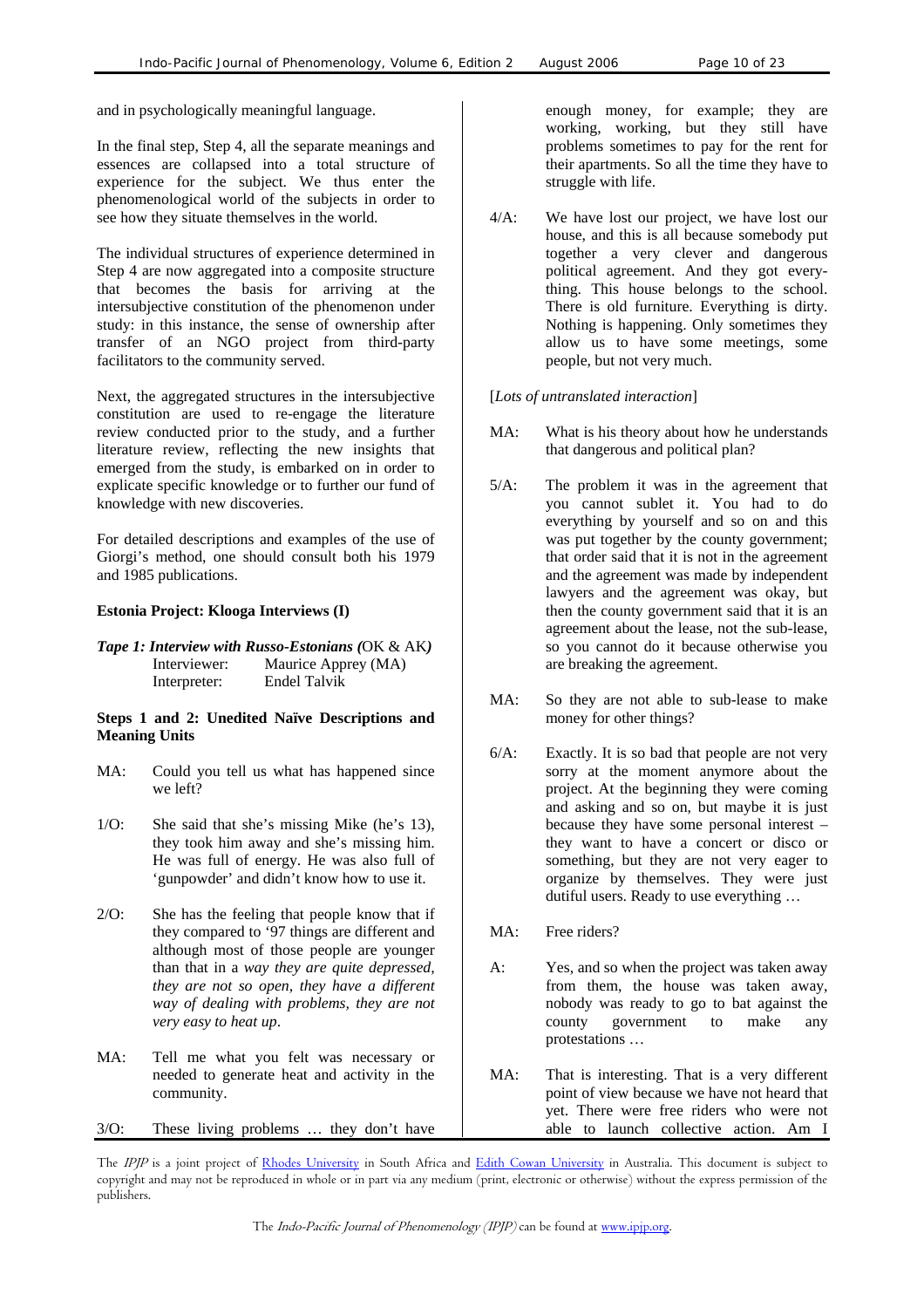hearing you say they did not have enough energy to bring in a new government to bring about a change?

- A: They were not interested in these things. They were just users.
- 7/MA: So they saw the project had social benefits but not the benefit of integration for the community?
- A: People who were pretty much just interested in the money. They would be at meetings that would give money.
- 8/MA: If we were to have this project again, what could be done to solve the problem of the free riders?
- O: Don't give them money.
- A: Most important thing is to arouse the interest in people. Because nothing is happening now, they are on the street. This is terrible what is happening. There are fights. It would be useful to collect them and get their interest and have them come together again.
- MA: With an NGO what is the best way to get them involved?
- A/O: It is so that at the beginning that some people will come. When they see that something interesting is happening. When the house was open, youngsters were coming and asking what will happen, what will happen. One woman came all the time. Old people come and take walks. One time there were six or seven persons sitting there and having tea and discussing something that was interesting to them and then organizing something like discos for the youngsters. They are yours. If someone smokes, someone drinks, they would lose their license so they were very cautious. If someone came drunk, they sent them away by themselves. Of course, there was some grown-up present, but usually they were sitting in their room and there was no need to go and control all the time. The children were doing it by themselves. They were responsible.
- MA: Well, did the project give them a sense of ownership of the community and therefore the free ride became secondary?
- A/O: Yes, it was, of course, a secondary problem.

But they just came to look at people and said oh, that's interesting. And the second time, they saw the equipment. And then she had her own key …

- MA: So the sense of ownership gave them an ethical responsibility for the centre which in turn gave them the responsibility to take care of each other?
- A/O: Maybe they don't fit the ownership but maybe they have a place where they can come and ask "Can I have here parties?" Wedding parties. Youngsters came …
- MA: So they didn't have a sense of ownership. Did they have a sense of access?
- A: Exactly.
- 9/O: People who came didn't say it was their house; they said it was *the project house* and people who were participating in that project they said *our house*.
- MA: And nothing could be done to get the county government to see the value?
- 10/O: He doesn't believe that something will happen. She called a couple of weeks ago to the county government and asked what was discussed and asked for the new phone number of the [???]. What big boss people love is if they are asked for advice and asked for advice. There is small hope in her that something, maybe will happen.

## [*End of tape*]

## **Step 3: Transformation into Eidetic Abstractions (Essences)**

 $[S<sup>1</sup>$  is OK;  $S<sup>2</sup>$  is her husband AK]

- $1/$  Subject 1  $(S<sup>1</sup>)$  speaks with grief about missing her dead son who was *lured away by grown men into death*. *She mourns the loss of her son's explosive energy that did not find transformation from its "gunpowder" quality*.
- $2/$  S<sup>1</sup> implicitly contrasts the explosiveness of her son's gunpowder-like energy to the inertia of the members of the now defunct non-governmental organization: depressed, not open, not very easy *to heat up*. For S, *detonated* energy is a different and *unfamiliar* way of dealing with situations.

The IPJP is a joint project of Rhodes University in South Africa and Edith Cowan University in Australia. This document is subject to copyright and may not be reproduced in whole or in part via any medium (print, electronic or otherwise) without the express permission of the publishers.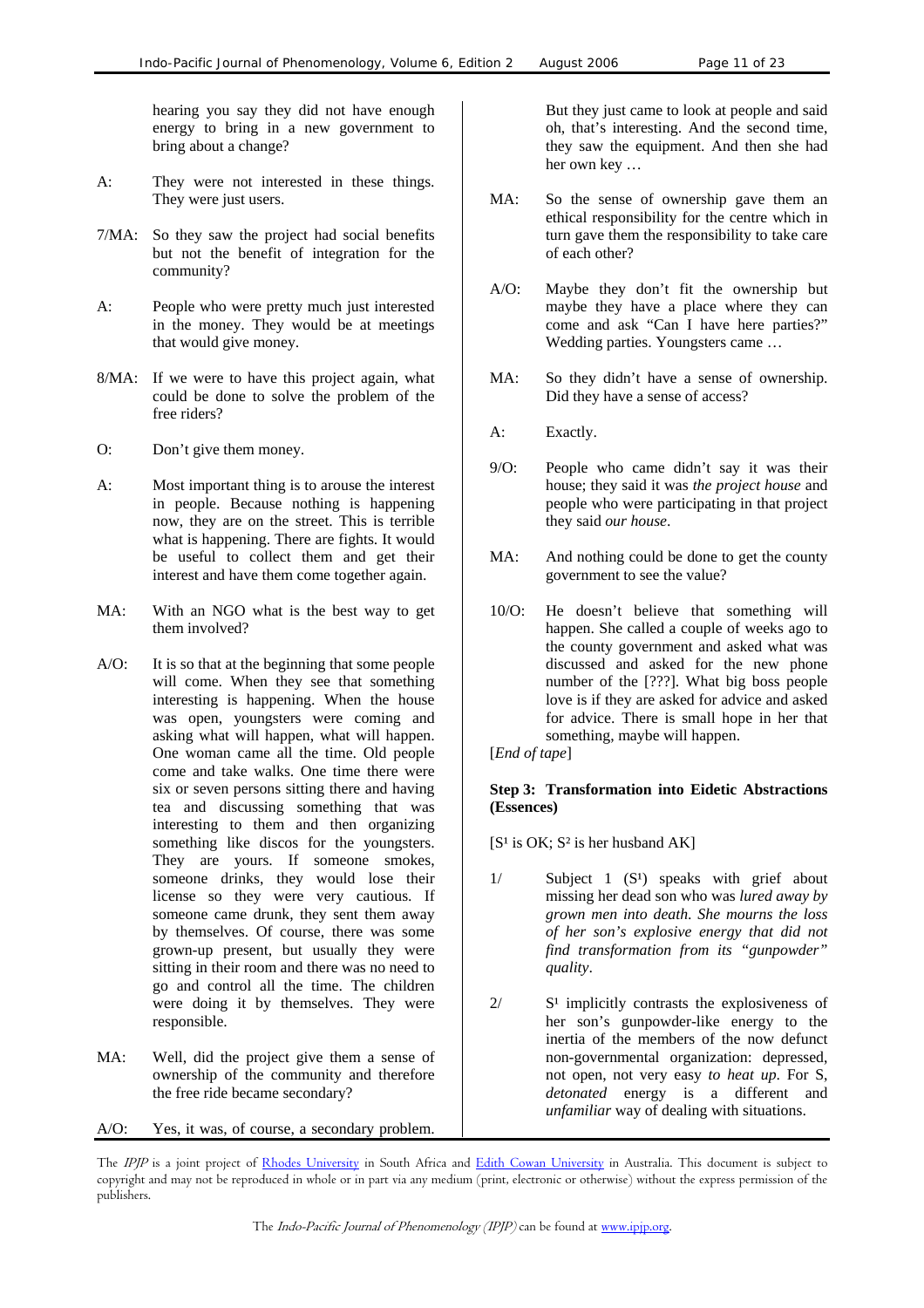- $3/$  S<sup>1</sup> explains that the feeling of being dejected and detonated in the community is caused by the problems of living with the inadequate resources needed to make ends meet: paying rent, having to cope with daily struggles.
- 4/ S² foregrounds his reading of the collapse of the non-governmental organization (NGO). In his view, a sinister, dangerous and political collusion was machinated by their adversaries to undermine the NGO. The result is that there is inactivity both in the "house" run by the NGO and inactivity in the community. Dirt has returned in ways that are suggestive of inactivity. For S², d*irt and inactivity are synonymous*.
- 5/ S² unpacks his cryptic reading of what he meant by "a dangerous agreement": The NGO thought at first that they could sublease parts of the building to finance their activities; local authority now says that it was not part of the agreement to sublet to others. The lease was given to the NGO and that was that. What is conspicuous by its absence is *when* the local authority chose to invoke the letter of the law. What is suggestive is that a sinister motivation was behind it.
- 6/ S² goes further in his account of what was behind the story of the end of the project beyond the cunning invocation of the law by the local authority to take back the NGO building: the NGO had free riders who were willing to use the facilities as long as they were available, but those *free riders* did not want to fight to keep the building from being reclaimed by the local authority.
- $7/$  S<sup>1</sup> and S<sup>2</sup> are disgusted by the lack of organizational contribution of members who would only follow leadership but not muster it themselves; members who were keen to participate fully in all social activities but not organize them.
- $8/$  S<sup>1</sup> and S<sup>2</sup> are in unison in putting forward their understanding that there are two sides to the free rider problem: free riders were those who did not take leadership in organizing activities but benefited from having *access* to the facilities. The sense of ownership of the NGO was in the hands of those who exercised leadership in running or keeping the organization alive.
- 9/ For S<sup>1</sup>, more explicitly *non-leaders* had a *sense of ownership of the project*, whereas *the leaders of the NGO had a sense of ownership of and an ethic of responsibility for keeping the facility in the hands of the organization as well*.
- $10$ / S<sup>1</sup> suggests that the project is over and the building gone. However, if the NGO were to change their strategy from confrontation to making the politicians feel needed, there might be a different response from them.

## **Step 4: Structure of Experience I**

In the phenomenal world of Subject 1 and Subject 2, loss can come from multiple sources. A pubescent boy may die cruelly and prematurely, lured into death's trap by older men before he has had an opportunity to transform his *explosive instinctual eruptions* into some productive cause.

In such a world, detonated energy can lapse into lethargy: an unfamiliar lethargy that is synonymous with depression, inactivity and lack of productivity. *Thanks to inactivity, dirt returns. Detonated energy, unfamiliar lethargy, inactivity and dirt are horizonal in this world.*

Detonated energy and inactivity compromise leadership in a way that makes it difficult to combat the wiles of political leadership.

Equally importantly, detonated leadership and inactivity compromise the sense of ownership, ultimately leading to a bifurcation in this regard. On one side of the bifurcation lies the sense of ownership of the *followers*: they *have a sense of ownership of the projects*, even if some members of the NGO were free riders who did not have a great deal of initiative to launch activities on their own. On the other side lies the sense of ownership of the *leaders*: they *have a sense of ownership of the facilities that support the activities as well as of the projects hitherto supported by the building*.

## **Estonia Project: Klooga Interviews (II)**

*Tape 2: Interview with Native Estonians* (AI & MI) Interviewer: Maurice Apprey (MA) Interpreter: Endel Talvik

**Steps 1 and 2: Unedited Naïve Descriptions and Meaning Units** 

1/MA: I am very sorry to hear about your loss.

A: You mean O's.

The IPJP is a joint project of Rhodes University in South Africa and Edith Cowan University in Australia. This document is subject to copyright and may not be reproduced in whole or in part via any medium (print, electronic or otherwise) without the express permission of the publishers.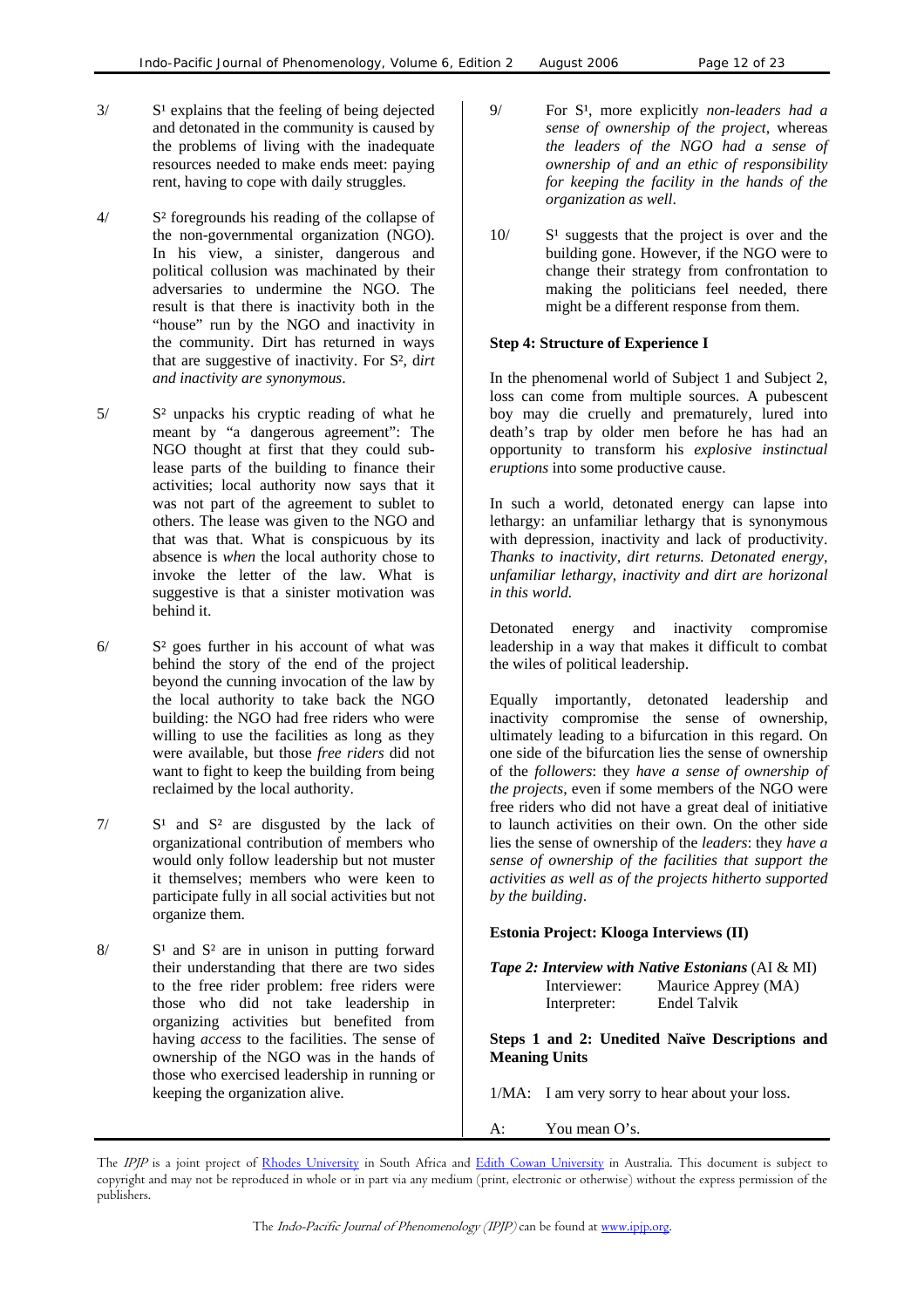- A: This is what made that very big hit for everybody. It was two years this midsummer day and O's son got killed just before that *mid-summer day*. They were not able to organize a happy *festival* after that.
- A: It is so sad when something happens to someone so young: 13. It was a very big tragedy not just for his parents but also because he was very *animated* and *popular*.
- 2/MA: Tonight what I would like to do is hear what has been happening since we last met. So please continue.
- A: It was so bad after that event O's son that we were not able to work happily on the mid-summer festival, and after that we were not able to get sponsors or funds for the electricity or heating for that library building.
- A: And that county government demanded from them that they had to insure the house because they are owners and the house is full of big money, as the local government saw it, and yet they didn't have the money for the insurance.
- A: And we were forced to give the house back to the county.
- 3/A: But what I am happy with is that the house - which was in ruins before, and which was almost destroyed by fire - this house is now functioning and for two years functioned as a schoolhouse. There wasn't enough room in the schoolhouse and so classes were held in the library of the NGO building.
- A: After the military forces [Russian] went away and all the houses were robbed and taken down and ruined, it is the only house that stayed empty but is now in a good condition.
- 4/A: We had this house for the big events, for the elections and so on, and the classes have been held there and the county has used it.
- A: County has held different classes there for cooking, art classes and so on, and so they took over and continued those different circles. So he is happy that the house stays and works. At the moment, this is a sad moment. There is no host for the house, nobody who is responsible for the house.

The house was connected to the school and the school is able to use it.

- 5/M: So the school has no resources to keep the house in order and the county decides what they will do?
- A: Twice a week there is a police station in one end of the house. A police officer comes and people can speak with him. If there is a problem, people can go to him.
- A: It is quite symbolic that, exactly when the police took over the house, three windows of the rooms they use were broken. Before that, when they owned the house, nothing was broken. And so for half a year the police station stayed closed.

[*Silence*]

6/MA: Does anyone want to add?

- A: We have had a long silent period of two years, which have been quite silent and nothing had happened. But right now there are two building houses that were constructed in Klooga: right now a Swedish firm took them over and started to clean them up and make them hotels and restaurants. If their project is successful, maybe things will change again.
- A: There is no connection that would help the village. It was said that at the beginning there was a plan that these houses would be destroyed and would be placed against the military range to block the noises from coming into the village. But now it looks like the Swedish company will buy the houses and so we don't know what will happen to the military range.
- 7/A: We started to speak about the military operations, and so two years ago I heard a lot of shooting from the military range, strong shooting, and went to look at what was happening there. There was a soldier who stopped him. He said he wanted to meet his boss, a higher official, and the soldier called and said there is a peaceful citizen who wants to speak with you and the officer said, "OK, after fifteen minutes you can send him here". And after fifteen minutes they [the soldiers] started to have supper and there was a military officer with two grenade/tank things on his shoulder and he asked, "What is the problem?" And so he asked, *"Why are*

The IPJP is a joint project of Rhodes University in South Africa and Edith Cowan University in Australia. This document is subject to copyright and may not be reproduced in whole or in part via any medium (print, electronic or otherwise) without the express permission of the publishers.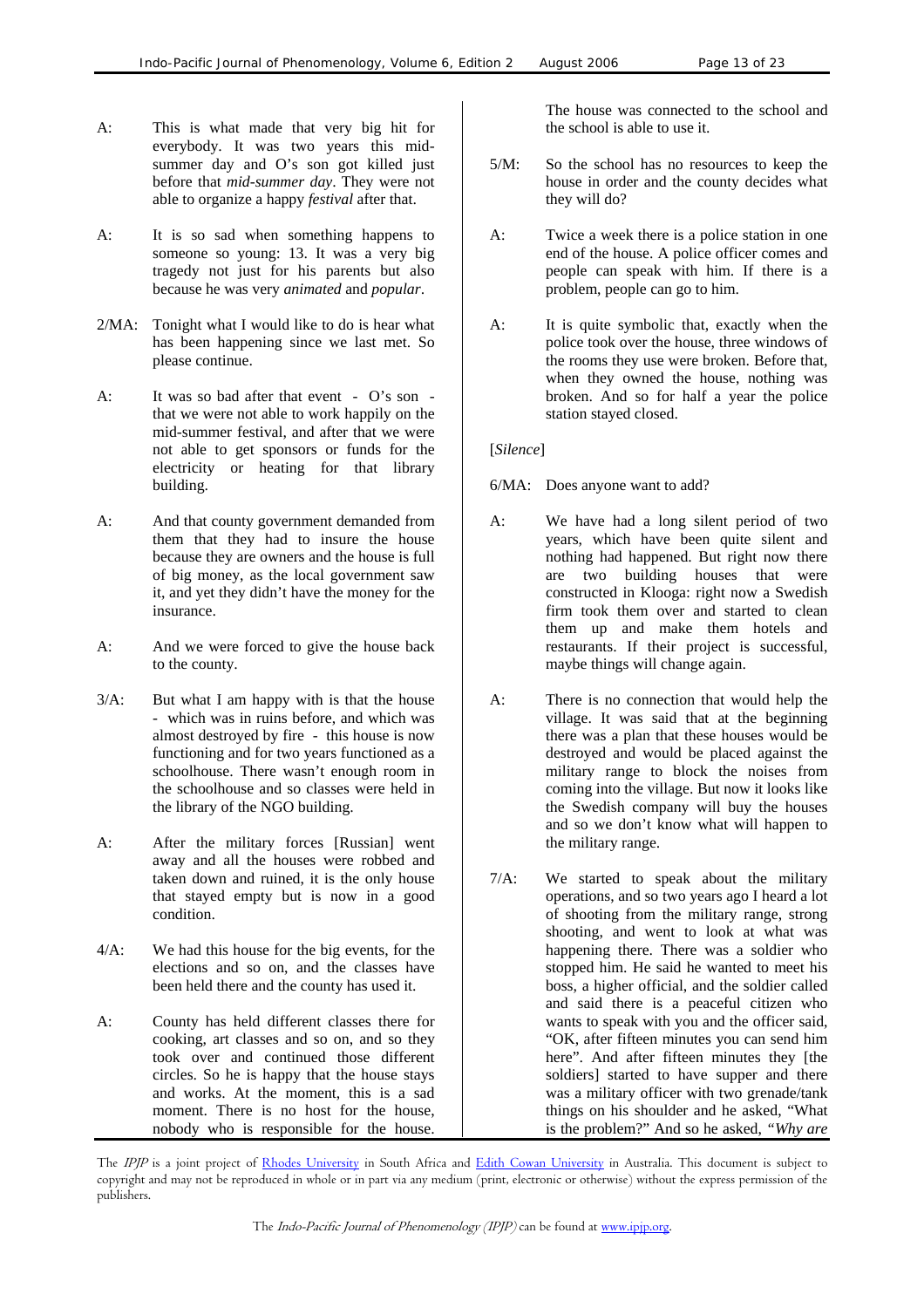*you shooting here next to the houses? The range is 8 km*. Why can't you go further into the middle of the range, because it is only 1 km [away from the houses]? And if you go 2 km away you can shoot there and nobody would be disturbed. Right now the children are hiding themselves under the bed. It is too noisy." And the officer said that "We cannot guarantee *our* safety if we go further away and someone will rob our car if we go deeper into the *forests*." So he said, "Excuse me, are you a military officer or a kindergarten teacher afraid to be robbed?" After that he was no longer considered a citizen of peace.

## [*Much laughter*]

- 8/M: It is so good that after a long time of sadness someone is laughing here.
- MA: From MI's point of view how have things changed since we (CSMHI) left?
- M: Of course it is a home. At the beginning when we first came here we had the idea that we would move further away from here soon. And we would buy a house. But the more we are here, the more we feel we are in a home and want to stay. Of course there are several things that are not good yet; for example, how the house is renovated not very well. There is much to do and so on ...
- 9/MA: How would you describe what happened?
- M: It was so bad before the NGO came but then the house was renovated after that. The NGO functioned more than a year. O organized festivals and so on. But when the house was given over to the county, at the beginning it was quite quiet. But then they found a woman and held classes there. Then she and another woman held projects with the women's society about culture; made different events and got money for the projects. They had several events for the kids. Also for the adults. Made excursions, usually one or two days. She has some pictures.
- 10/M: I don't want to say anything against our county, but I have the feeling that, when the county took over and nobody was very well accepted to make projects there, if you asked to make suggestions they were not well accepted. They made several suggestions and after they called enough, they didn't make suggestions anymore.

[*Pause*]

- M: *The county organized some projects for themselves*. But felt them as *competitors*. And didn't want anyone else to make projects. There were many people who were active when we were active, and I had the feeling that the county supported only county projects and not NGO projects.
- M: It is so bad it is difficult to imagine. Some people from the county they can cooperate with, but somebody who is not supported by the county government the government does not want to cooperate with at all.
- 11/A: In the day when the county government took over the house, they changed all the security systems and keys and said that you are not anymore welcomed here, and he put the feeling that *all these NGOs - including the women's society who had been active in politics -* were not welcomed here anymore. They suppressed all activities.
- A: We wanted to take some kitchen equipment but the county said no, you have given the house over, keep away.
- M: It was felt that they chose by the names [Russo-Estonian or native Estonian] who is suitable and who is not, and they have seen it done by several county governments.
- MA: What names?
- A/M: They don't want to give exact names because it is one way one time and another way another day. But by our county government [both Russo-Estonian and native Estonian] they were expelled, both A and O, and weren't able to do their projects.
- M: It is about power now more than about nationality. They are afraid of anybody … [*inaudible*]
- A/M: Last year and the year before, they organized a culinary project and didn't know that the same project was going on in the next house and they didn't know. Their own children were invited. They invited certain people and if anyone else came they were told no, no. A very small circle where others didn't know.
- 13/M: Maybe it was because there was not enough money.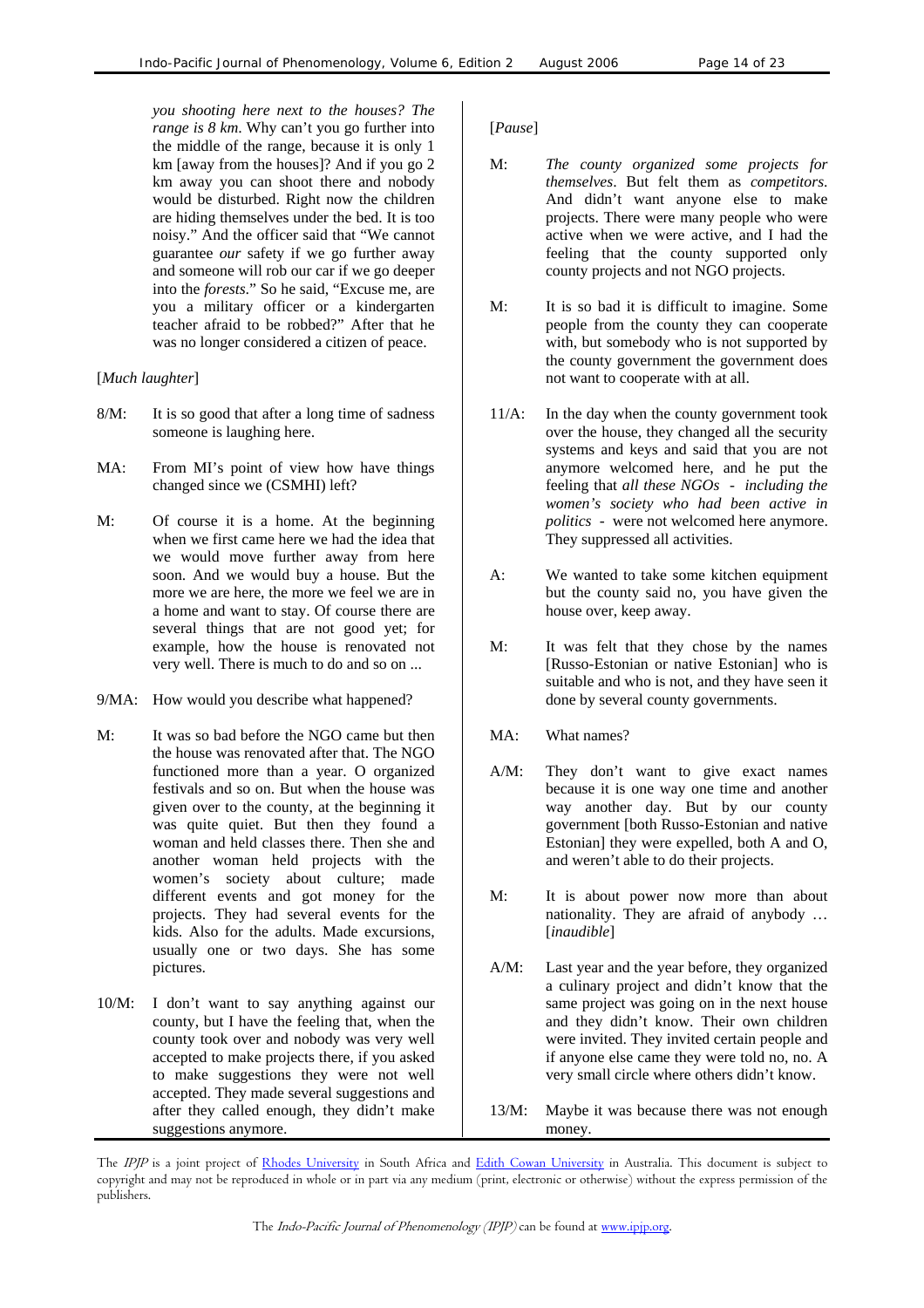- A: Not a question of money but elections. They want to be sure.
- A: It is so bad people do not have very much solidarity here. And in one case a county official once said that no one with my last name will ever have a job in the county. Personal problems. The problem was that the county official was working on a team with [...] and [...] fired her, so she would fight [...] having a job.
- A: It was said by a trusted person of the county government, so they know it happened because it was a trusted person. In the elections, some were asked: If you vote for me you will get a bottle of vodka. If you vote for me you will get a bottle of cognac. It was said if you don't go and vote for me we will fine you \$500 for something, and so some were bought, some were intimidated, and that is how they got their votes. They never came to him, but he knows that is what others were promised. He knows someone promised potatoes. People were very happy with potatoes or vodka. *People have life like in the camps*. We are all shut down and don't communicate very often with each other any more. We are like we are a little afraid of something.
- 14/A: He has not been working in the county for six years. Before that he worked here in Klooga, dealing with heating problems, electricity. Then he was intimidated and was forced to make forgery with papers and passports. It is very hard to explain. They wanted him to make changes and he wouldn't do it. [*Very muffled, hard to hear*]
- 15/M: I have the feeling they have lost the ability to communicate in Klooga. There are no common events anymore. There are no events for the grown-ups. People are just living quietly and don't communicate. If the county government could help with money and have dances it would be good, but they don't want to do anything. It is the county government that should do something now, not the citizens.
- M: I have the feeling Klooga is part of a bigger Estonia and that things are quite similar everywhere in Estonia.
- A: He doesn't think that what is happening here is happening in Estonia, because we are not

the same. We are completely different in our land from other parts of the country. This estrangement is at the county level here.

- 16/A: He knows that other CSMHI project centres are working and have projects, and thanks to the centre he knows about these other centres and is very satisfied that he was able to meet with them a couple of times. There are possibilities and maybe they will meet again. Who knows?
- A/M: They don't want to say anything bad about the county government again, but they have to admit that they think the project and the problems with the county government were somehow connected. And that's why, when they cut the support for the NGO from outside, they felt it was interesting how they [the local government] came in very eagerly and went on very eagerly. Because of the project they have this house. Before that project, it was not possible to come together at all. And now there is the possibility that they could gather together. They have some cooperation with each other.
- A/M: There is a life under the ashes. And the house is there. It is a symbol.
- A: The rooms in the house are unused like there are no rooms. There is no state. Now they had a plan in the school to have a library there. If that school grows, some classes would be transferred there.
- M: It can be continued again with the school because it is there. It is the people at the moment. And not all the people, just some of the people. *It was a cultural centre*. *Now it is a small addition to the school and a police station.*

[*End of tape*]

## **Step 3: Transformation into Eidetic Abstractions (Essences)**

 $[S<sup>1</sup>$  is AI;  $S<sup>2</sup>$  is his wife, MI]

 $1/$  S<sup>1</sup> provides a chronology of when progress toward ownership of the project was prematurely ended, so that we have two years of self-determination that ended with the premature and devastating death of the pubescent son of the Russo-Estonian head of the NGO; a death made so pointed because he was animated and popular in the

The IPJP is a joint project of Rhodes University in South Africa and Edith Cowan University in Australia. This document is subject to copyright and may not be reproduced in whole or in part via any medium (print, electronic or otherwise) without the express permission of the publishers.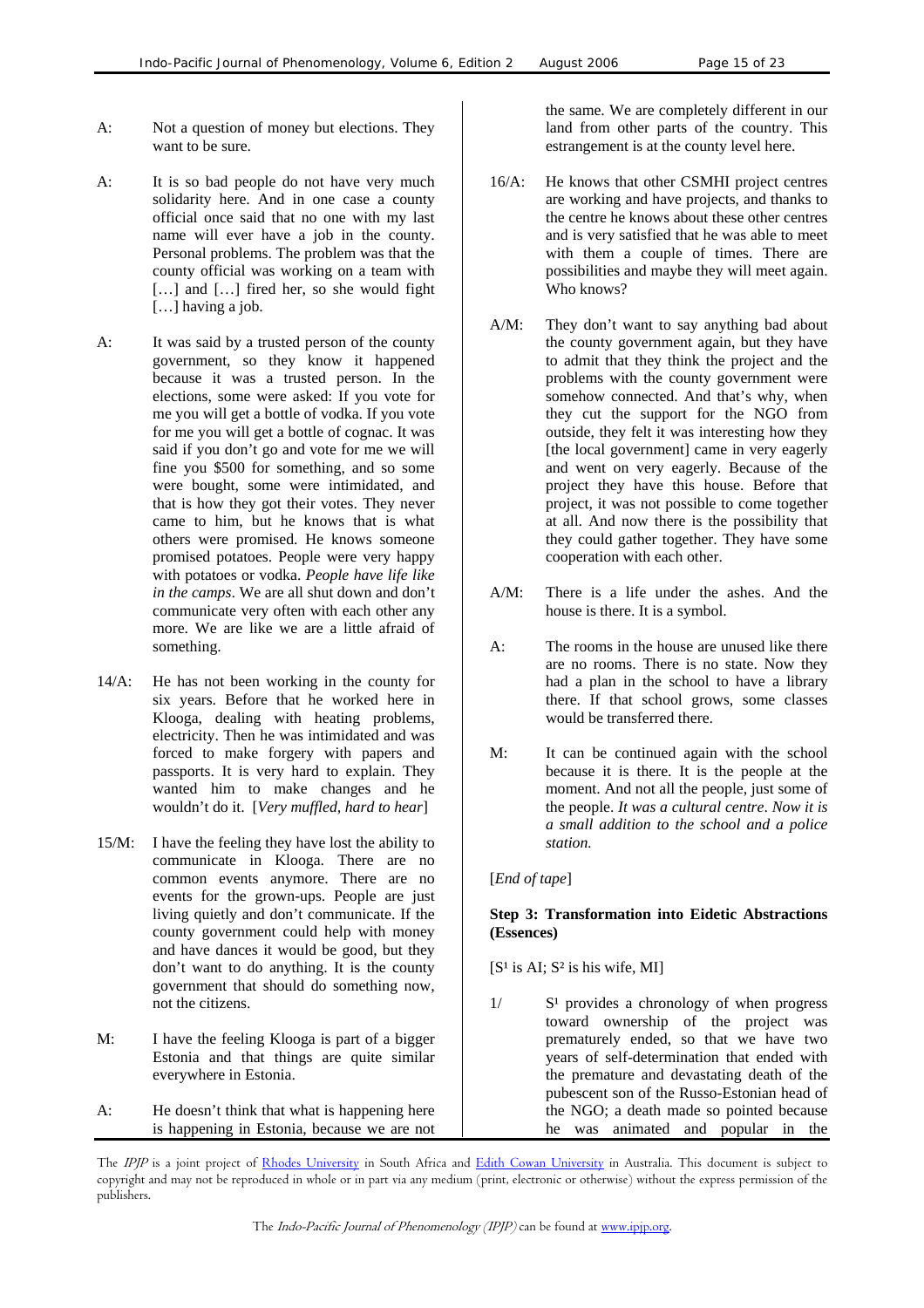community and it occurred on the eve of a major festival. For  $S<sup>1</sup>$ , then, this death shut down the mid-summer festival that the boy's mother, head of the NGO, had organized.

- $2/$  S<sup>1</sup> declares that the festival was not the only thing that the premature death *shut down*. Also shut down was the *funding* they needed *to support* and maintain the *activities and utilities* of their building, *not to mention the* local government's *new demand that they pay insurance on the house*. For S<sup>1</sup> the aggregate of these needs and demands caused the project's building/centre to shut down.
- $3/$  S<sup>1</sup> takes refuge in the fact that, after the Soviet army left Klooga in 1991, native Estonians looted, burned down or ruined houses once intact and used by the Russians. The NGO building was refurbished for the integration project. In addition it provided supplementary space for the school. It is the only building that has provided the community with substantial use both for the community and specifically for the project.
- $4/$  S<sup>1</sup> recalls other uses of the building. They include use by the local government to conduct local elections, cooking classes and so on. Sadly, however, there is no host to continue to preside over the full functioning the project building had seen for two years.
- $5/$  S<sup>1</sup> comments with cynical resignation that it is one thing for the school to continue using the building as supplementary space; it is quite another for the police department to use the remaining space twice weekly as a venue in which to hear about community problems citizens care to tell them about.
- $6/$  S<sup>1</sup> surmises that, after two successful years of NGO activity and two unsuccessful years, there might yet be new activity by Swedes who have purchased houses once thought to be of potential use as buffers against the sound of gunshots coming from the military range to disturb the peace of the citizens.
- 7/ S<sup>1</sup> *is outraged by the heedlessness of an army officer to whom he had gone to complain about the noise of gunshots heard from close range and confront about the danger of gunshots coming from close range. These would endanger the citizens of both Russian and native Estonian descent.* S<sup>1</sup> is *particularly struck by the irony of a military*

*officer, clad in military accoutrements and toting a grenade, speaking about his fear of being robbed by the citizens in the forest and the danger to his life in the forest of Klooga.* 

- $8/$  S<sup>2</sup> is pleased to hear and to see laughter after two years of sadness. For her, however, Klooga is still home, no matter how illfurnished her private home might be, and no matter how unready her family is to move or purchase a new home.
- 9/ S² grieves that a county building, once dilapidated, but refurbished by the NGO and turned into an active community integration centre with multiple activities for all ages, should now be so lost, reclaimed by the local government in such an unceremonious way.
- 10/ S² remonstrates that the conflict between the NGO and the county became an *us versus them affair*, so that the county felt obliged to compete with the NGO by mounting its own activities and not supporting those of the NGO.
- 11/ *S² now unwittingly speaks with a forked tongue: she wants to admit that Russians are selected for suppression by the county government as other jurisdictions in Estonia have done; however, she claims that here in Klooga it is suppression of only the NGO that by design has membership of both native Russian and Estonian citizens*. *For S² it is difficult to admit that her fellow Estonians in power could suppress an NGO that has joint membership from both ethnic groups: it only happens elsewhere in Estonia, not in Klooga where she lives*. For S² then, and quite plausibly, *the issue is about power and not about ethnicity.*
- $12$  In the throes of an *us versus them* affair,  $S^1$ and S² try to puzzle out between themselves and with their audience how much of the conflict is about power, whether scant money to go round accounts for not inviting non-NGO families to county governmentsponsored functions, and how much was due to unresolved personal conflicts that have now surfaced to aggravate the tensions. Could  $S<sup>1</sup>$  be paying for his dismissal of a county government official when the latter worked for him?
- 13/ S² settles on the election as the most recent provocation and cause of the breakdown in solidarity between the NGO members and

The IPJP is a joint project of Rhodes University in South Africa and Edith Cowan University in Australia. This document is subject to copyright and may not be reproduced in whole or in part via any medium (print, electronic or otherwise) without the express permission of the publishers.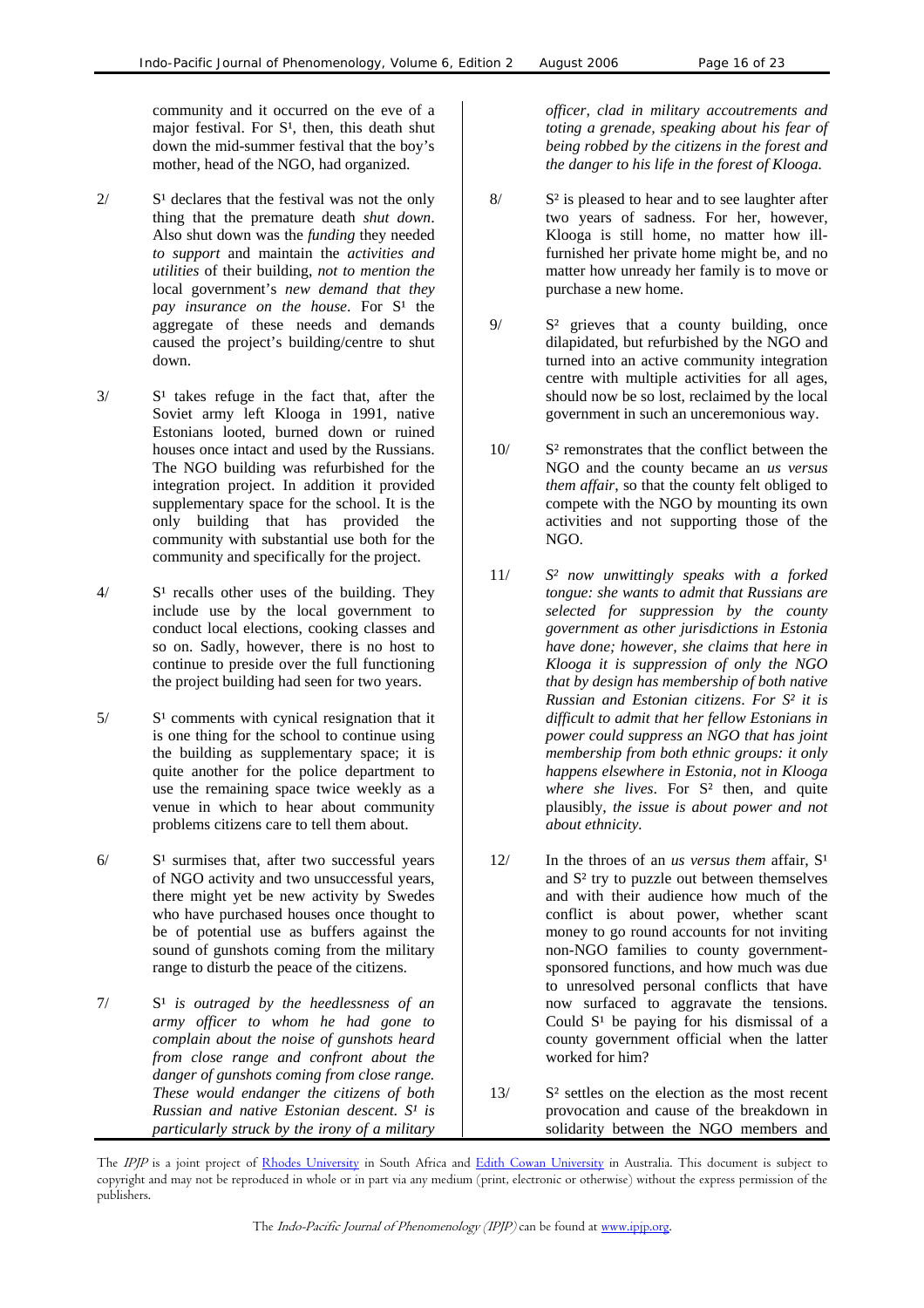their supporters, on the one hand, and the local authority, with its supporters, on the other. Such a provocation is, however, for  $S^1$ , linked to bribery and the purchase of electoral votes, as such causing *the already unpleasant rift in the community to differentially* reminiscent of *concentration camps, where suspicion and mistrust reigned*.

- $14$  S<sup>1</sup> tries to clarify with partial success why he has not been able to work in the county of Klooga for nearly six years, seemingly *unable or reluctant to link his being blackballed in the county to possible retaliation by the now county official he once dismissed when he was a manager of the local utility company*: yet another prior dismissal coming back to haunt them.
- 15/ S² grieves the lack of joint integration and community activities for the local citizens and now ponders how representative this loss is of what is happening in other parts of Estonia. This time, S² is willing to generalize while  $S^1$  is not. For  $S^1$ , the estrangement remains a local issue.
- $16$  S<sup>1</sup> and S<sup>2</sup> derive some hope, however, that, because two other CSMHI sites in Estonia are successfully working and they enjoy connecting with those other NGOs from time to time, perhaps their local situation can be revived. For S², in particular, *"there is life under the ashes"*. For S<sup>1</sup>, there is comfort in seeing school activity in the former NGO building that may yet house a library. For S², *what the NGO accomplished can change function from a cultural centre for community integration to a small addition to the school*.

# **Step 4: Structure of Experience II**

In the phenomenal world of  $S<sup>1</sup>$  and  $S<sup>2</sup>$ , the untimely death of the pubertal son of the head of the NGO was decisive in shutting down first a mid-summer activity, and then funding for utilities, and as such causing a weakening of the ties between members of the community. Once weakened as a community, conflicts of the *us versus them* kind began to occur between the local government and the NGO.

However, in such a world, it is difficult to accept that one's own could inflict suffering on an organization intended to unite the community; difficult to admit that retaliation could be a cause of the rift between members of the community; difficult to decide if the

ethnic tensions now reactivated are a function of local politics or generalizable to the rest of the country. Whatever the cause, the weakening of community ties, for whatever reason, could cause mistrust between members of the community to degenerate to the regressive level of mutual suspicion once seen in concentration camps.

*Uncannily, camps where people were once burned to death can be evoked and charged to bring hope in the form of life rising from beneath the ashes*.

#### **Juxtapositioning of Structures I and II**

The *tragic* and *premature death* of an adolescent may not only *immobilize* a hitherto *active* group, but can also *trigger* off in uncanny ways *previous deaths* in the community. Accordingly, there are references to the *potential for life under the ashes* in a community where there was a *Jewish concentration camp* with *a mass burial site* as well as a subsequent Soviet military camp site where people were detained pending *expulsion to Siberia*.

The *energy* of an adolescent before he died is contrasted with the *depression* that hit the community after his death. His *"explosiveness"* is contrasted with the *lethargy* of the community. Their description of his explosiveness yet again evokes gunshots in the community - whether these gunshots came from Nazi soldiers, Soviet soldiers, or now from Estonian soldiers who use the same military camp site for Baltic/NATO exercises, is another matter.

*Detonated energy lapsing into lethargy* comes to represent the contrast between community members who are more like *free riders* who do not have a great deal of initiative to launch activities on their own, and community *leaders who carry more responsibility* to ensure that the NGO stays *active and alive*. There is division of an *us versus them* kind in the NGO. This split precedes a more heinous split, that of the NGO versus an emerging county authority that is gaining in strength as structures of political authority become consolidated in the second decade after restoration of Estonian independence. *Violent competition instead of vigorous collaboration* brings about *struggles in power relations between NGO and central authority*, and brings back personal recollections of *persecution, revenge, shame, and regressive levels of distrust* that cause subjects to evoke the kind of *mutual suspicion*  that was once seen *in concentration camps*. Community members do not live in a concentration camp. In fact, some members of the community do not even consciously know that they live next to a former concentration camp. They know, however, that, during Soviet occupation, their town was a Soviet military site. Feeling disenfranchised by the

The IPJP is a joint project of Rhodes University in South Africa and Edith Cowan University in Australia. This document is subject to copyright and may not be reproduced in whole or in part via any medium (print, electronic or otherwise) without the express permission of the publishers.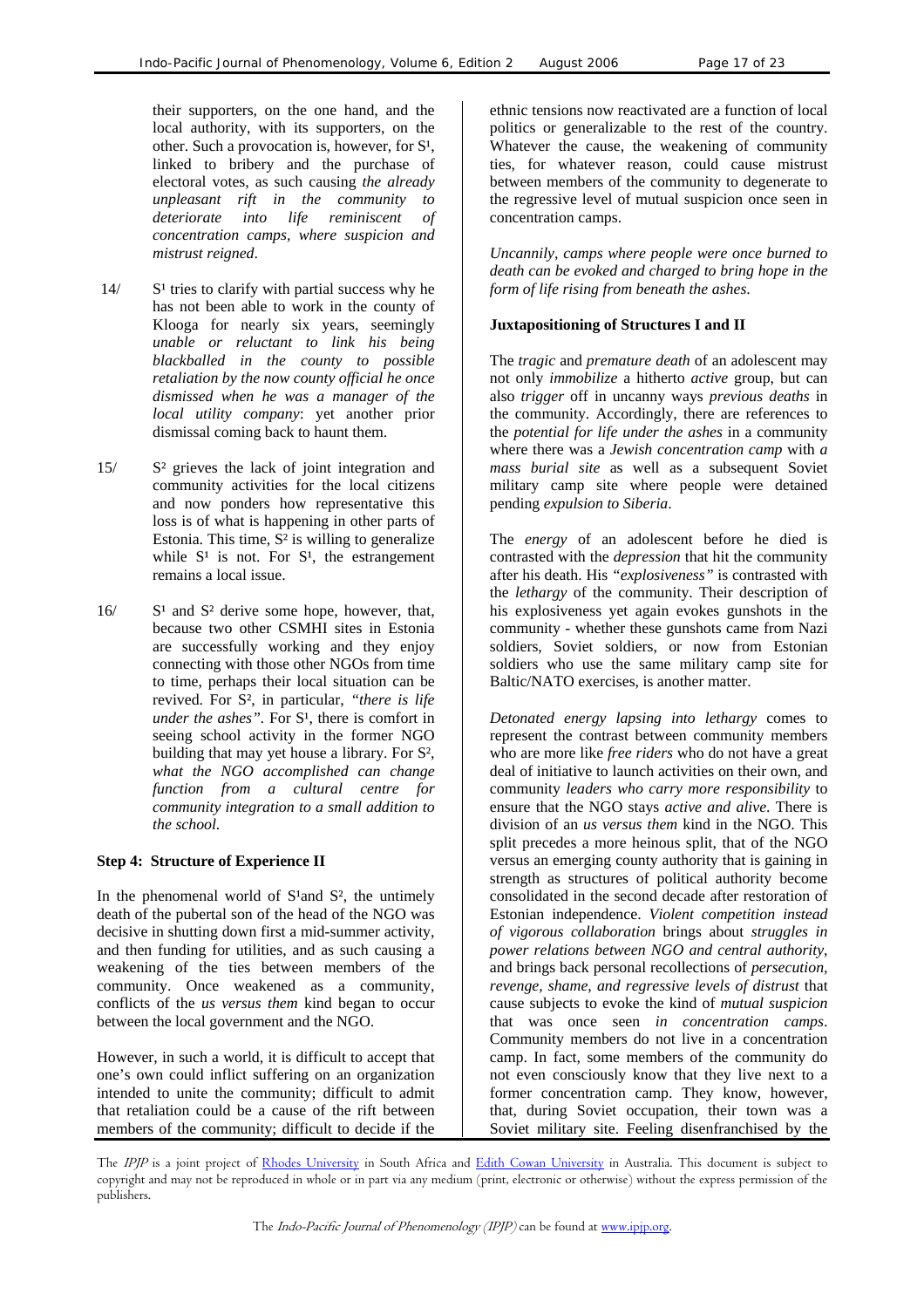county authority, they thus speak a language so reminiscent and so evocative of "camp" life.

**Cross-checking the Observations of the Phenomenological Investigator with a Native Estonian** (Endel Talvik, a psychologist)

In his answer to my question as to what he thought caused the ending of the work of the NGO, the native investigator told me the following stories which came to his mind:

In the first, he paid a visit to an official of the national government to receive permission for the Canadian filmmaker Allan King to document the Klooga project in 1999. He said that this official was a former Catholic priest, now turned a high-ranking military officer. The military officer asked: "Who are members of this NGO?" He looked at the list. Although there were more native Estonian-born members, he counted the Russian-born Estonians with pejorative emphasis: "Russian! Russian! Russian! Russian!" Clearly, the few Russians were too many for him. Then he asked a second question: "Who funded the project?" "Americans" was the answer. "But *who* in America?" "PEW, among others" was the answer. "Aah! Jews!" Jews in his mind were now funding Russians to interfere with the governance of his country that had once been colonized by the Soviet Union.

In the next story told by Endel, a once-expelled police officer - an expulsion that he considered most rare had become the County Manager. He micro-managed the Klooga NGO and its activities and eventually took back the building that housed their projects, a building once donated to the NGO and renovated from a dump into a thriving Cultural Centre for all of Klooga. Endel's surmise was that, having been expelled by the police force in an unceremonious fashion, the former police officer, turned County Manager, would transfer his personal humiliation into the active humiliating of the members of the NGO, depriving them and all of Klooga of a major community resource, and offering the building to the school and the newly-established local police force.

The third story told by Endel was of the fatal car accident of the son of the head of the NGO, one who was married to an equally active member of the NGO. Their 13-year-old son had mysteriously found himself in the company of alcoholics who were themselves too drunk to drive a car to purchase more alcohol in a neighbouring town. They put the 13-year-old at the wheel and, during heavy rainfall, the fatal accident occurred. The alcoholics escaped unscathed. The head of the NGO sank into a clinical depression from which she would recover only two and a half years

later. With no energy to lead a resistance against internal and external disruptive forces within and outside the NGO, the NGO folded.

Endel's meeting with the Catholic priest turned military/government official and the interviews with the NGO leaders revealed multiple *layers of signification*. Closer to the surface were:

- (i) The NGO as competitor with the local government;
- (ii) Two counts of revenge by formerly-expelled persons now strategically located in Klooga to wreak havoc in retaliation on the NGO;
- (iii) The unfortunate fatal accident of the 13-year-old son of the head of the NGO sinking her into depression and the group further into its demise;
- (iv) The most fascinating layer of meaning was the following: the soldiers, who were shooting in the name of national security and as part of NATO/Baltic military exercises, presumably know, at a conscious level, very little about the mass burial of Jews in Klooga. Yet they appear to have a related mission: *"Keep the Russians from using Jewish money from America to disturb our universe. Keep life under the ashes from rising again. Keep the phantoms in their rightful places!!"*

Uncannily, while these NGO members were being kept from waking the dead, the American ambassador to Estonia was being accused of a diplomatic *faux pas*. His faux pas? He had advocated that Estonia grant a day of remembrance for the Jews buried in Estonia. His fate? Outrage from the Estonian press. Their grievance? "We Estonians too have suffered." The anxiety about Jewish phantoms coming back to life symbolically or in any derivative form must turn the victims of Soviet aggression from entertaining any idea of awakening ghosts. After all, ghosts return. The French know this well, as their language reveals. Their word for "ghost" is *"revenant"*: meaning, *that which returns*.

My Estonian crosschecking investigator, agreeing with my surmise, wanted to emphasize *revenge, shame, and losses*. He was impressed by the existence of a strong motive of revenge by Estonians against Soviet occupation. The residue of this is to be seen in the antagonistic attitude of Estonia towards the Russian-born Estonian citizens.

He was also impressed that Estonians feared at a deeper level the revenge of the Jews, American Jews in particular, who could fund integration projects in Estonia that could be used by Russian-born Estonians to impede the advance of restoration and consolidation of Estonian independence.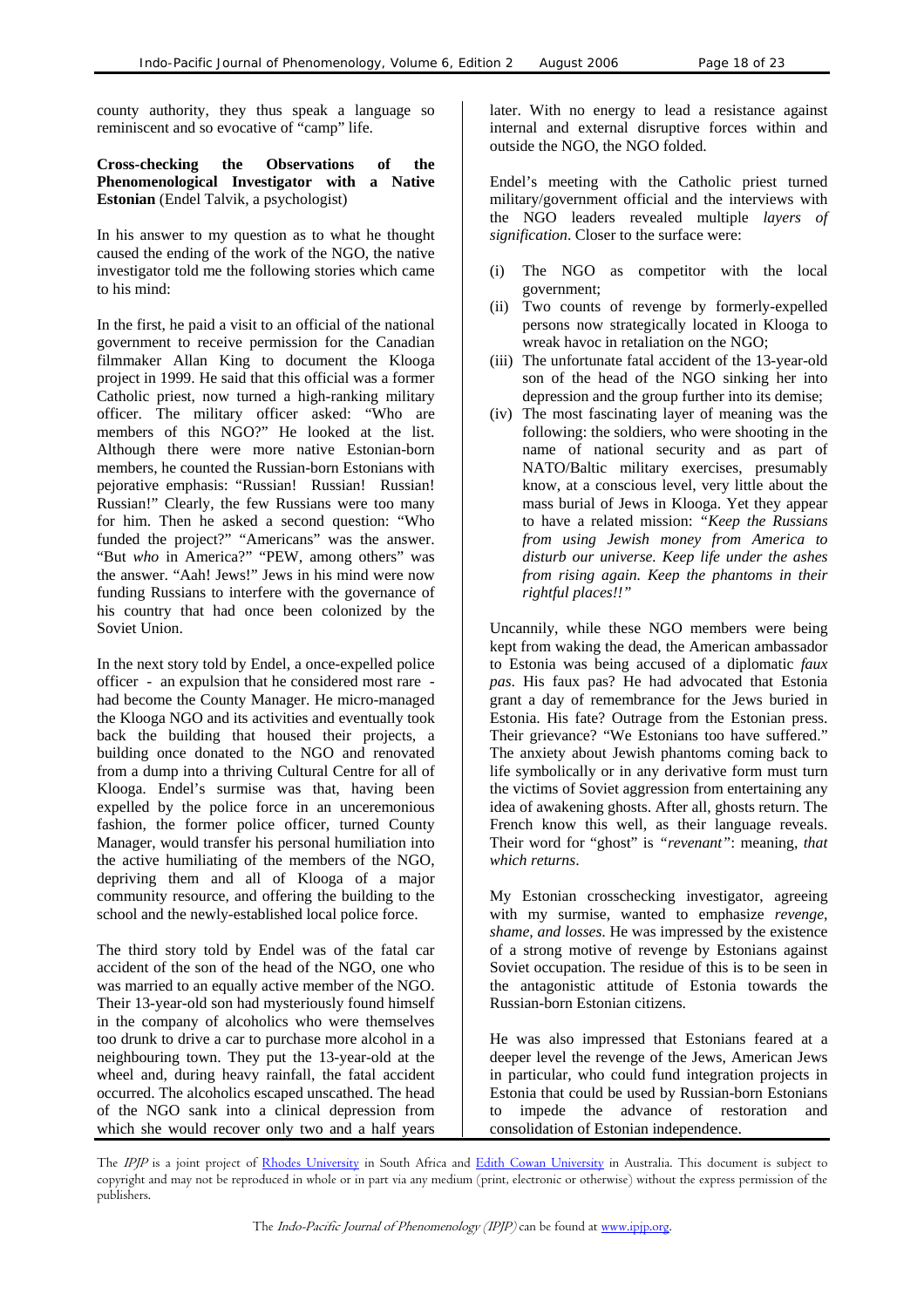He wanted me to elaborate the fear of the forest. Klooga was one of the "forests" that Hitler's Nazis used to bury Jews they considered most recalcitrant. So the picture of the Estonian military officer holding the grenade who said "We can be robbed in the forest", was very evocative for him. "The military officer", in my counterpart's view, "is like an occupier, not the host." As an Estonian military officer, "one would expect him to feel like the host, but he was, ironically, behaving like an occupier", not unlike Soviets, or Nazis, who "occupied" Klooga before. "That is why the occupier is afraid of local people, even if he is the one wielding a grenade. So, in a way, he feels more like a Russian soldier than an Estonian soldier."

There is Estonian shame in having had a concentration camp. "Now we are behaving as if we want to erase it from our minds and shoot it down. If we pretend it does not exist, it might go away."

In addition, he wanted to reiterate that there were two major losses that led to the demise of the NGO: (1) the loss of the home [that had been donated to the NGO by the local authorities]. "That is why the NGO felt badly, deceived and betrayed"; and (2) the loss of the NGO head's son. "The NGO head may feel guilty for the loss of the house *and* loss of the son," resulting in her feeling immobilized by a clinical depression.

Finally, he added a cryptic note: "Before we came to interview, I was pessimistic that we could revive the NGO. I think now that we can." With this I agreed.

## **Discussion: Dialoguing with the Literature**

The short-lived existence of the NGO at Klooga readily brings to mind the warnings in some of the literature on NGOs. Two representative ones come to mind: Murphy and Bendell (2002), to which I have not previously referred, and Pfeiffer (2003), to which I have already made reference. Murphy and Bendell (2002) declare at the very outset of their paper that *"partnership is not the first word that comes to mind when one thinks about business/NGO relations. Over the past three decades, most relationships between the private sector and civil society have been founded upon conflict"* (p. 216; emphasis added). Although their emphasis is on the building of partnerships between private companies and NGOs, some of the preconditions that they suggest are conducive to sustainable development. As such, the interactive processes that emerge from those collaborations obtain, and are, indeed, transferable to, other forms of NGO partnerships. I shall highlight a few. Murphy and Bendell suggest that there should be a willingness and a capacity on the part of NGOs and their partners

to cope with diverse perspectives and/or paradoxical goals all the way through the joint enterprise. Secondly, there should be a commitment to shared responsibility and joint ownership, even to the point of "symbiosis" (p. 239). Thirdly, partners must articulate their expectations honestly and realistically. Fourthly, business partners and NGOs must commit to changing practices that cannot be sustained, and develop new and concrete actions that can support the partnership. In spite of the ongoing joint efforts to sustain a partnership even to the point of symbiosis, there must be instances of relative organizational independence and integrity. In the two CSMHI Estonia projects at Mustve and Mustamae (see Apprey, 2001, 2002; Volkan, 1997) that continue to function successfully, *the principles of the interactive processes outlined by Murphy and Bendell (2002) continue to be observable*. I shall return to the contrast with Klooga shortly.

The recommendations by Pfeiffer (2003) as to the need to be sensitive to indigenous needs, so that expatriate influences do not derail local efforts, must be heeded, as must his recommendations, among others, that funding agencies must support projects long enough for the transfer of ownership and routinization of agency to occur.

In the Mustamae and Mustve projects, the NGOs created by CSMHI worked collaboratively with their respective local authorities from the outset. Central government and county governments needed the NGOs to be successful. The success of the NGOs more or less amounted to the success of central government and county governments. For example, in order to join NATO and the European Union, Estonia needed to show that the country was making strides in its efforts to integrate its substantial Russian-speaking minority. Mustamae and Mustve Projects continue to be shining examples of Estonia's efforts in that direction. The UN has acknowledged this positive direction and has even urged Latvia, another Baltic nation, to follow Estonia's lead. Christopher Brown-Humes of the *Financial Times* (November 25<sup>th</sup>, 2003) elaborates in his article, "The Pros and Cons of Becoming a Latvian Citizen", as follows:

Estonia, which also has a sizeable Russian minority, is generally felt to have been more generous in its treatment of noncitizens. It has given them the right to vote in municipal elections, for example. The UN Human Rights Committee on the Elimination of Racial Discrimination recently suggested that Latvia consider following the Estonian example (p. 3).

The numerous psychopolitical dialogues and projects

The IPJP is a joint project of Rhodes University in South Africa and Edith Cowan University in Australia. This document is subject to copyright and may not be reproduced in whole or in part via any medium (print, electronic or otherwise) without the express permission of the publishers.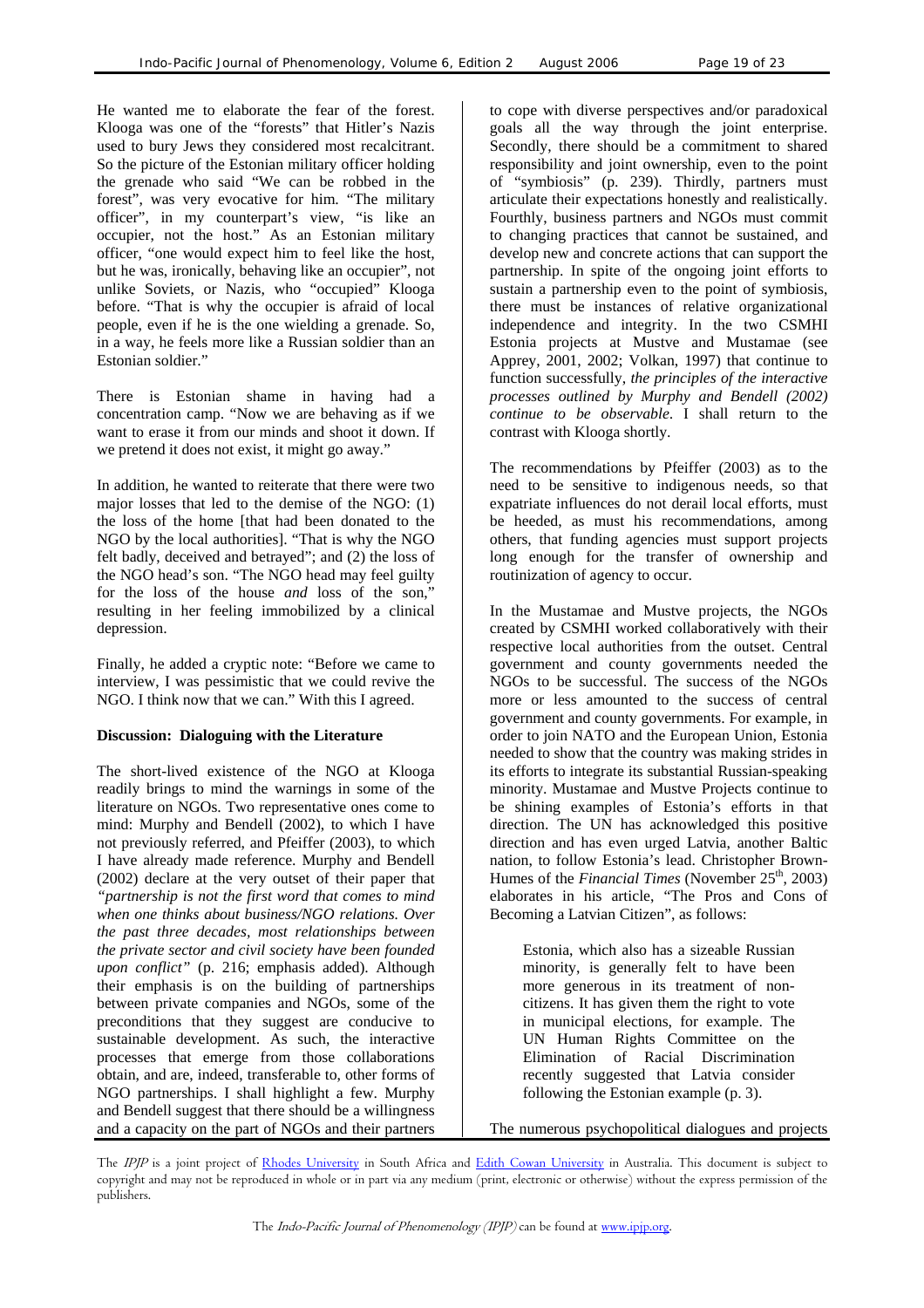fostered by CSMHI between Estonia and its Russian minority have incrementally facilitated Estonia's generous handling of its Russian-speaking minority, as now endorsed by an independent agency (UN) and articulated by an independent observer (*Financial Times*).

In Klooga, the town was run down. There was no infrastructure to run it. The county government was paralysed. The NGO brought back the spirit of the community. The county government gradually gained in strength and, eventually, when it was up and functioning, there was just too much historical baggage for the two partners to successfully work hand in hand.

## **Results of the Phenomenological Study on the Sense of Ownership of a Community Integration Project after Transfer of Ownership from Third-Party Facilitators**

The conflict that originally brought CSMHI to Klooga is now virtually under control. The antagonism between the native Estonians and the Russianspeaking citizens is no longer an issue for local citizens. However, that conflict has shifted to one between the NGO and the local authority. Members of the NGO were the original parties in conflict. When they resolved to work together to rebuild their community, they succeeded for two years. Now the local authority, that gave them its blessing to help build the community and gave them a building to use for that purpose, has taken back the building and given it to the Police and the School. The Police Department and the School share the two ends of the building. When CSMHI began to work with the NGO, a police force did not even exist in Klooga and crime was rampant. Now there is a considerable lack of tension between members of the community in Klooga; all the police force does is to come into the building twice a week to listen to the citizens to determine if they need any kind of help. "POLICE" is nevertheless visibly posted on the building.

What, then, is the sense of ownership after project transfer? I shall use the allocation of the rundown building to the NGO by the county government, and its later confiscation after the NGO and CSMHI had repaired it, as a representative metaphor.

Accordingly, the NGO had a lease, so to speak. The lease ran out and they were without a home. The sense of ownership at the phenomenal and experiential level was short-lived*. The "ghosts" of Estonia returned to a now hospitable place, but they brought with them the old conflicts that preceded the new inhabitants of Klooga*. This is how the return of the repressed took place: *The sedimentations of*

*history that had faded away were reactivated. When they were, they changed function from Nazi concentration camp atrocities to Soviet occupation. The latter changed function and became the disturbance of peace by Baltic/NATO exercises. Now the tragic and premature death of the head of the NGO's son had reactivated stories of ashes and hopes of life under the ashes. In short, when ghosts (les revenants) return - even to a restored place - they bring the havoc wreaked upon them in history, and the new inhabitants are unable to fully reinvent themselves. The new inhabitants can go so far; but they reach their limit when one tragic and premature death creates associative links between the present and the past. We may never know if the NGO would have found ways to work with the county government if the head of the NGO had not lost her son and become immobilized by clinical depression. Returned ghosts notwithstanding, the fate of the hitherto antagonistic relation between the native Estonians and their fellow Russian-speaking citizens is that they can now live a life of co-existence. However, they have to reconfigure their relationship with the county government in a way that could conceivably ensure the integrity of both NGO and county government.*

The communal memory that intercepted the continued sense of ownership was *transgenerational*. Given the massive trauma that accompanied the Nazi atrocities and its intertwining with the equally brutal Soviet occupation, we can now evoke Volkan's notion of "chosen trauma" (Volkan, 1997), that mode of mentalizing affectively charged and pooled events of destructive aggression and transforming them into a new and vengeful present situation of conflict. The ideas of Husserl, Freud, Hartmann, Volkan, and Iser can now coalesce to give this notion of transferring the events of history into a sense of history a powerful convergence. From Husserl, we get a praxis for determining the intentional acts of subjects and how they transfer the events of history into a phenomenal sense of history. From Freud, we get the uncanny and how it operates outside of our consciousness. From Hartmann, we get the notion of "change of function", appropriated from Reich, more fully elaborated. From Volkan, the notion of "chosen trauma" gives an account of mentalization at the group level. From Iser, we get the topography of this coalition of ideas, separating sedimentation from reactivation, and reactivation from extension or supplementation, to serve new and contemporary purposes. As a researcher, I have shown that Husserl and Freud, two students of Franz Brentano who taught them both intentionality, inter alia, must continue to be brought together to potentiate our access to prior latencies: those historical passions deeply embedded in our historical psyches that continue to simultaneously shape and disturb our universe.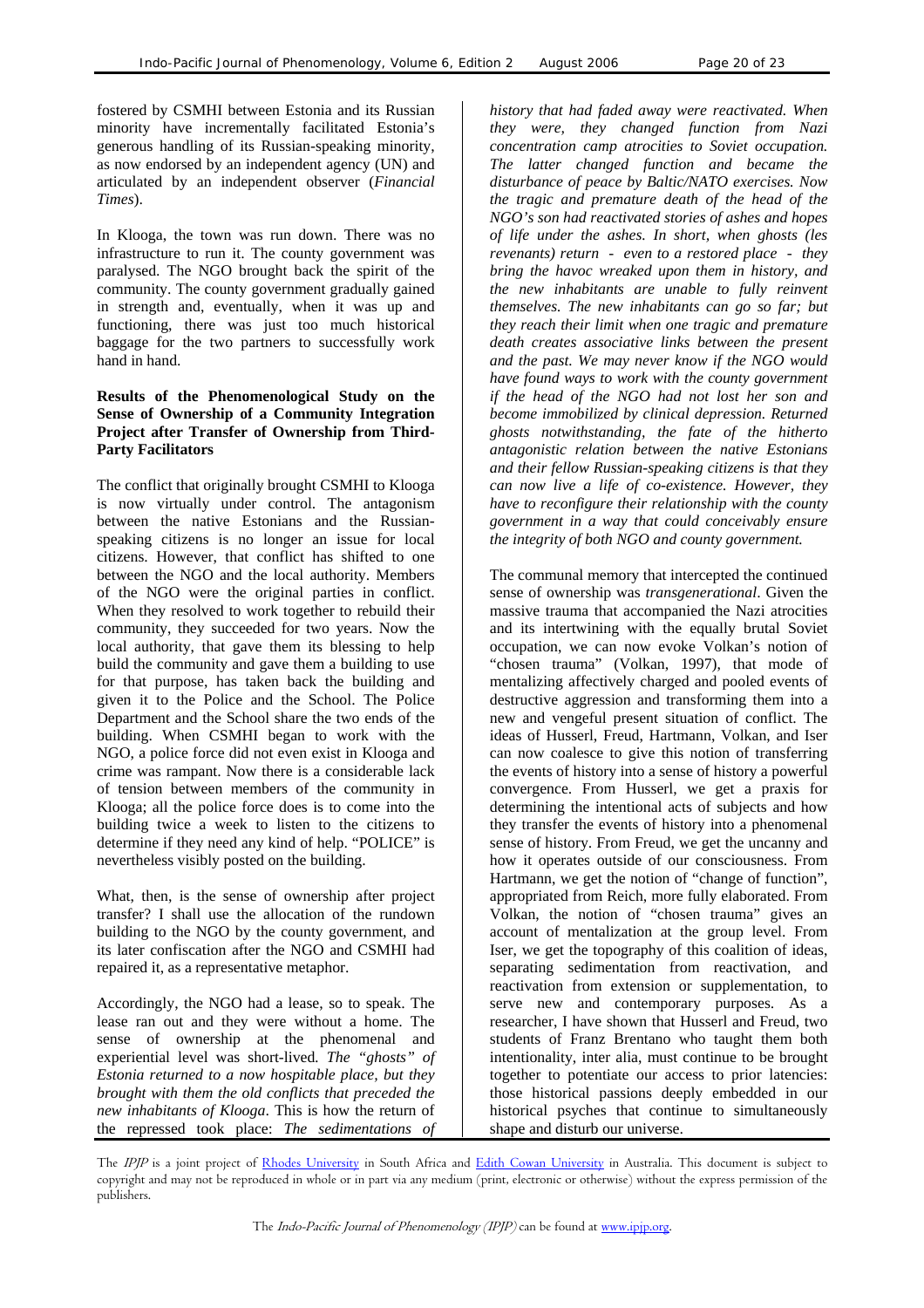#### **About the Authors**



Maurice Apprey, PhD, is Professor of Psychiatry at the University of Virginia's School of Medicine in Charlottesville, Virginia, USA. With Howard F. Stein, he is the first author of *Intersubjectivity, Projective Identification, and Otherness* (Duquesne University Press). He is the translator into English of Georges Politzer's *Critique des Fondements de la Psychologie* (Duquesne). His lifelong clinical and phenomenological psychological research goal is to bring pure description and interpretation together in his conflict resolution practice and in his clinical work as a psychoanalyst for children, adolescents and adults.

Endel Talvik is a psychologist in Tallinn, Estonia. President of the Estonia Psychoanalytic Psychology Association, he is a Candidate in Psychoanalytic Training in the IPA Eastern European Programme.

#### **References**

Apprey, M. (1996). Heuristic steps for negotiating ethnonational conflicts. *New Literary History*, *27*(2), 199-212.

- Apprey, M. (2001a). Group process in the resolution of ethnonational conflicts: The case of Estonia. *Group Analysis*, *34*, 99-114.
- Apprey, M. (2001b). Field notes on staging and transforming historical grievances: From cultural memory to a reconstructable future. *Journal of Phenomenological Psychology*, *31*(1), 71-83.
- Azar, E. E. (1990). *The management of protracted social conflict*. Hampshire, U.K.: Dartmouth Publishing.
- Burton, J. W. (1969). *Conflict and communication: The use of controlled communication in international relations*. London: McMillan.
- Clark, J. (2001). Ethical globalization: The dilemmas and challenges of internationalizing civil society. In M. Edwards & J. Gaventa (Eds.), *Global citizen action* (pp. 17-28). Boulder, Colorado: Lynne Rienner Publishers.
- Cohen, S. P., Kelman, H. C., Miller, F. D., et al. (1977). Evolving intergroup technologies for conflict resolution: An Israeli-Palestinian workshop. *Journal of Social Issues*, *33*(1), 165-189.
- Cohen, S. P., & Azar, E. E. (1981). From war to peace: The transition between Egypt and Israel. *Journal of Conflict Resolution, 25*, 87-114.
- Davidson, L. (1988). *Return to positivity*. Unpublished doctoral dissertation, University of Duquesne, Pittsburgh, PA.
- Doob, L. W. (1970). *Resolving conflict in Africa: The Fermeda workshop*. New Haven, CT: Yale University Press.
- Evans-Kent, B., & Bleiker, R. (2003). Peace beyond the state? NGOs in Bosnia and Herzegovina. In H. R. Carey & O. P. Richmond (Eds.), *Mitigating conflict: The role of NGOs* (pp. 103-119). Portland, OR: Frank Cass.
- Fisher, R. J. (1980). A third-party consultation workshop on the India-Pakistan conflict. *Journal of Social Psychology*, *112*, 191-206.
- Fisher, R., & Ury, W. (1981). *Getting to yes: Negotiating agreements without giving in*. New York: Houghton Mifflin Co.

Fisher, R. J. (1991). *Conflict analysis workshop on Cyprus* (Final Workshop Report). Ottawa: Canadian Institute for

The IPJP is a joint project of Rhodes University in South Africa and Edith Cowan University in Australia. This document is subject to copyright and may not be reproduced in whole or in part via any medium (print, electronic or otherwise) without the express permission of the publishers.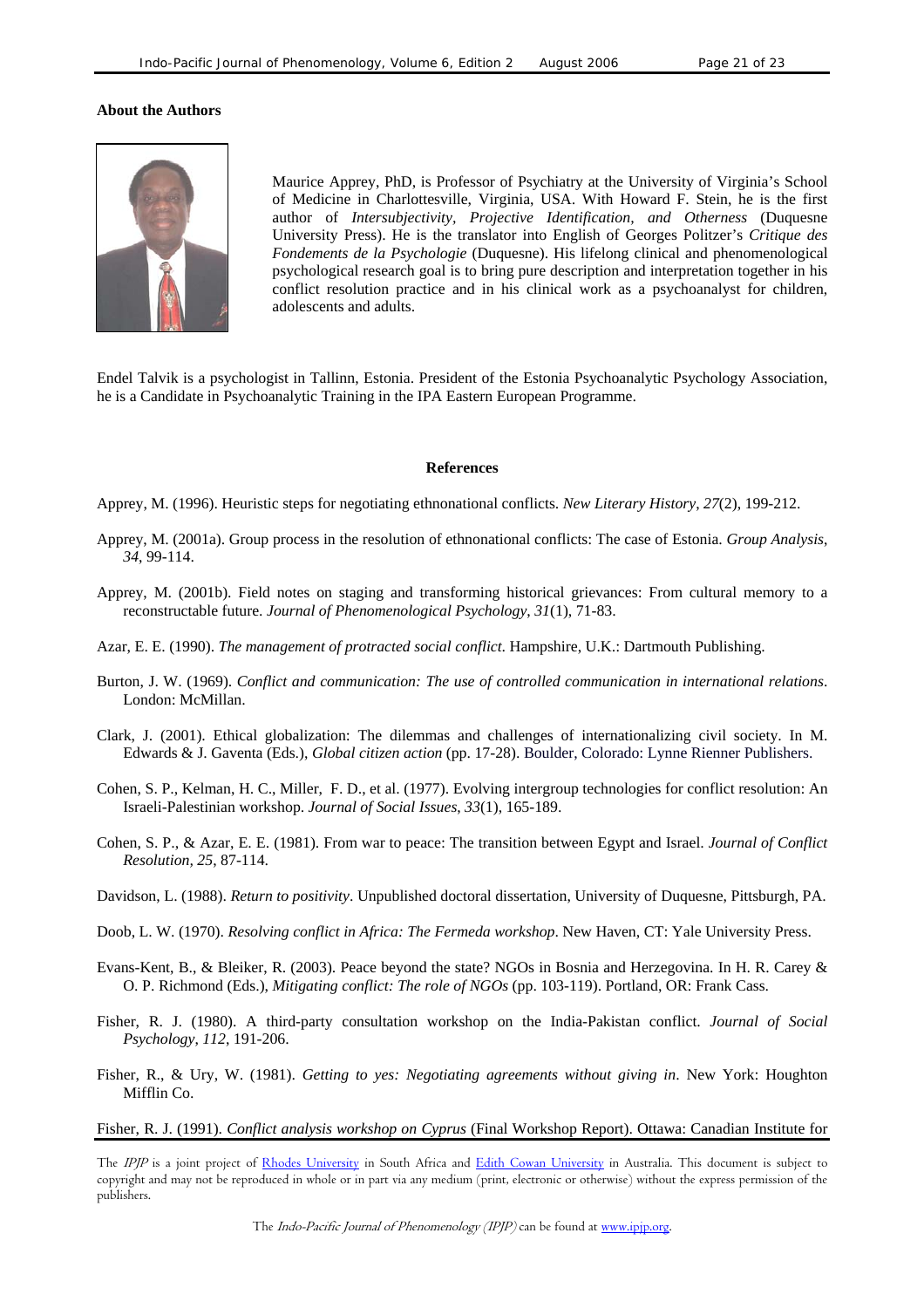International Peace and Security.

- Fisher, R. J. (1994). *Education and peace building in Cyprus: A Report on Two Conflict Analysis Workshops*. Saskatoon, Sask.: University of Saskatchewan.
- Giorgi, A. P. (1985). *Phenomenology and psychological research*. Pittsburgh, PA: Duquesne University Press.
- Graumann, C. F. (1988). Phenomenological analysis and experimental method in psychology: The problem of their compatibility. *Journal for the Theory of Social Behaviour, 18*(1), 33-50.
- Hartmann, H. (1958). *The ego and the problem of adaptation*. New York: International Universities Press.
- Husserl, E. (1977). *Cartesian meditations: An introduction to phenomenology* (Doran Cairns, Trans.). The Hague: Martinus Nijhoff. (Original work published 1929)
- Husserl, E. (1989). *Ideas pertaining to a pure phenomenology and to a phenomenological philosophy: Second Book. Studies in the phenomenology of constitution* (R. Rojcewicz & A. Schuwer, Trans.). Boston, MA: Kluwer Academic Press. (Original work published 1928)
- Ignatieff, M. (1998). *The warrior's honour: Ethnic war and the modern conscience*. London: Random House.
- Iser, W. (1992). Staging as an anthropological category. *New Literary History*, *23*(4), 877-888.
- Keck, M. E., & Sikkink, K. (1998). Human rights advocacy networks in Latin America. In *Activists beyond borders* (pp. 79-120). Ithaca, N.Y.: Cornell University Press.
- Kelman, H. C., & Cohen, S. P. (1979). Reduction of international conflict: An interactional approach. In W. G. Austin & S. Worchel (Eds.), *Social psychology of intergroup relations* (pp. 288-303). Monterey, CA: Brooks/Cole.
- Kelman, H. C. (1995). Contributions of an unofficial conflict resolution effort to the Israeli-Palestinian breakthrough. *Negotiation Journal*, *11*, 19-27.
- Laclau, E. (1990). *New reflections on the revolution of our time*. London & New York: Verso.
- Lotman, Y., & Uspenski, B. A. (1986). On the semiotic mechanism of culture. In H. Adams & L. Searle (Eds.), *Critical theory since 1965* (pp. 410-422). Tallahassee, FL: Florida State University Presses of Florida. (Original work published 1971)
- Mearshimer, J. (1995). The false promise of institutions. In M. E. Brown, S. M. Lynn Jones, & S. Miller (Eds.), *The perils of anarchy: Contemporary realism and international security* (pp. 334-343). Cambridge, MA: M.I.T. Press.
- Merleau-Ponty, M. (1962). *Phenomenology of perception* (Colin Smith, Trans.). London: Routledge & Kegan Paul. (Original work published 1945)
- Pfeiffer, J. (2003). International NGOs and primary health care in Mozambique: The need for a new model of collaboration. *Social Science and Medicine*, 56, 725-738.
- Rutherford, K. (2000). The evolving arms control agenda: Implications of the role of NGOs in banning antipersonnel landmines. *World Politics*, *53*, 74-114.
- Saunders, H. (1995). Sustained dialogue in Tajikistan. *Mind and Human Interaction*, *6*(3), 123-135.
- Uvin, P. (1998). *Aiding violence: The development enterprise in Rwanda*. West Hartford: Kumarian.
- Volkan, V. D., & Harris, M. (1992). Negotiating a peaceful separation: A psychopolitical analysis of current relationships between Russia and the Baltic Republics. *Mind and Human Interaction*, *4*(1), 20-39.

The IPJP is a joint project of Rhodes University in South Africa and Edith Cowan University in Australia. This document is subject to copyright and may not be reproduced in whole or in part via any medium (print, electronic or otherwise) without the express permission of the publishers.